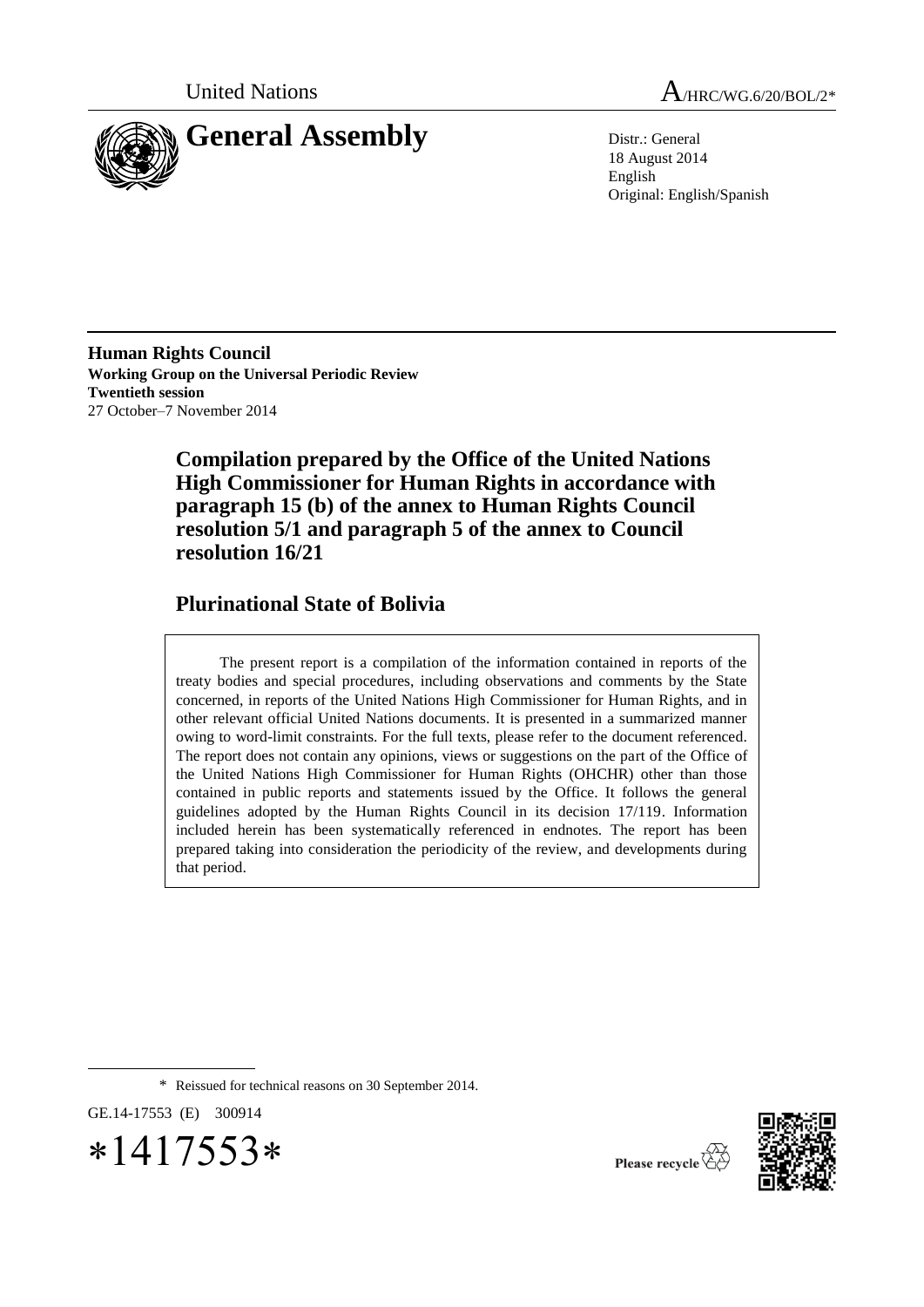# **I. Background and framework**

# **A. Scope of international obligations**<sup>1</sup>

#### **1.** International human rights treaties<sup>2</sup>

|                                                                       | Status during previous cycle                                                                                                                                                                                                               | Action after review                               | Not ratified/not accepted                                                                                                       |
|-----------------------------------------------------------------------|--------------------------------------------------------------------------------------------------------------------------------------------------------------------------------------------------------------------------------------------|---------------------------------------------------|---------------------------------------------------------------------------------------------------------------------------------|
| Ratification, accession or<br>succession                              | <b>ICERD</b> (1970)<br><b>ICESCR (1982)</b><br><b>ICCPR (1982)</b><br>CEDAW (1990)<br>CAT (1999)<br>OP-CAT (2006)<br>CRC (1990)<br>OP-CRC-AC (2004)<br><b>OP-CRC-SC (2003)</b><br><b>ICRMW (2000)</b><br>CRPD (2009)<br><b>CPED</b> (2008) | <b>ICCPR-OP 2 (2013)</b>                          |                                                                                                                                 |
| Reservations and/or<br>declarations                                   | OP-CRC-AC (Declaration,<br>art. $3(2)$ , age of recruitment<br>at 18 years, 2004)                                                                                                                                                          |                                                   |                                                                                                                                 |
| Complaints procedures,<br>inquiries and urgent<br>action <sup>3</sup> | ICERD, art. 14 (2006)<br><b>ICCPR-OP 1 (1982)</b><br>OP-CEDAW.<br>art. 8 (2000)<br>CAT.<br>arts. 20, 21 and 22 (2006)<br>OP-CRPD, art. 6 (2009)                                                                                            | OP-ICESCR (2012)<br>OP-CRC-IC.<br>art. $13(2013)$ | OP-ICESCR.<br>arts. $10$ and $11$<br>ICCPR, art. 41<br>OP-CRC-IC, art. 12<br>ICRMW.<br>arts. 76 and 77<br>CPED, arts. 31 and 32 |

#### **2. Other main relevant international instruments**

|                                          | Status during previous cycle                                                                                                                                                                         | Action after review | Not ratified                                                                                                                                    |
|------------------------------------------|------------------------------------------------------------------------------------------------------------------------------------------------------------------------------------------------------|---------------------|-------------------------------------------------------------------------------------------------------------------------------------------------|
| Ratification, accession or<br>succession | Convention on the Prevention ILO Convention No. 189<br>and Punishment of the Crime $(2013)^8$<br>of Genocide<br>Rome Statute of the<br>International Criminal Court<br>Palermo Protocol <sup>4</sup> |                     | Additional Protocol III to<br>the 1949 Geneva<br>Conventions <sup>9</sup><br><b>UNESCO</b> Convention<br>against Discrimination in<br>Education |
|                                          | Conventions on refugees and<br>stateless persons <sup>5</sup>                                                                                                                                        |                     |                                                                                                                                                 |
|                                          | Geneva Conventions of 12<br>August 1949 and Additional<br>Protocols I and II <sup>6</sup>                                                                                                            |                     |                                                                                                                                                 |
|                                          | <b>ILO</b> fundamental<br>conventions except Nos. 189 <sup>7</sup>                                                                                                                                   |                     |                                                                                                                                                 |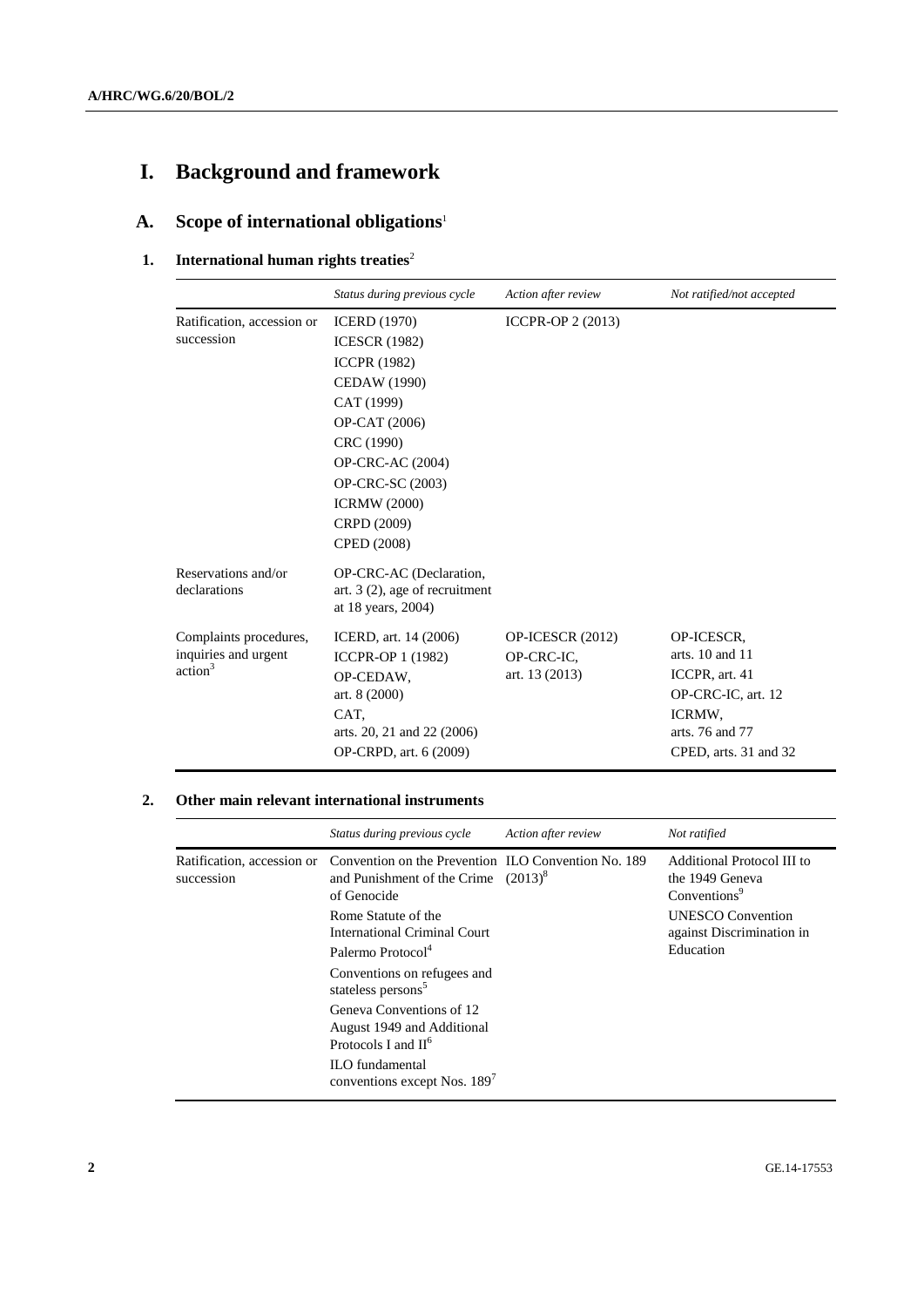1. In 2013, the Committee on the Protection of the Rights of All Migrant Workers and Members of Their Families (CMW) encouraged Bolivia to make the declarations provided for in articles 76 and 77 of the Convention.<sup>10</sup>

2. CMW invited Bolivia to accede to ILO Conventions No. 97 (1949) concerning Migration for Employment and No. 143 (1975) concerning Migrations in Abusive Conditions and the Promotion of Equality of Opportunity and Treatment of Migrant Workers.<sup>11</sup>

3. The United Nations Educational, Scientific and Cultural Organization (UNESCO) encouraged Bolivia to ratify the Convention against Discrimination in Education.<sup>12</sup>

#### **B. Constitutional and legislative framework**

4. Several treaty bodies welcomed, inter alia, Comprehensive Acts No. 348 (2013) on guaranteeing a life free of violence for women; No. 263 (2012) on human trafficking and smuggling; No. 251 (2012) on refugee protection; No. 370 (2013) on migration and No. 045 (2010) on the elimination of racism and all forms of discrimination.<sup>13</sup>

5. CMW took note of the Act on the Elimination of Racism and All Forms of Discrimination, the related National Committee and the 2012–2015 National Action Plan, but regretted that they did not treat migrant workers and members of their families as a group at risk of discrimination.<sup>14</sup>

6. In 2013, the Committee against Torture (CAT) recommended the incorporation of a definition of torture into the criminal law to include all the elements set forth in article 1 of the Convention. <sup>15</sup> In 2014, the United Nations High Commissioner for Human Rights reported that the legislative assembly had not yet modified the definition of the crime of torture under the Criminal Code, which was not in conformity with international standards, either with regard to the elements of the crime or its punishment.<sup>16</sup>

7. The High Commissioner further reported that the Migration Act set out provisions relating to the prevention of harassment and gender and sexual violence, as well as guarantees for the reunification of migrant families.<sup>17</sup>

8. In 2013, the Human Rights Committee welcomed the decision of the Plurinational Constitutional Court of 2012, in which the Court ruled that the prohibition of expressions of disrespect was unconstitutional.<sup>18</sup>

9. The Committee took note of the new provisions governing states of emergency in the Constitution but was concerned that there was no law that clearly prohibits derogation of the rights set forth in article 4, paragraph 2, of the Covenant.<sup>19</sup>

10. The High Commissioner for Human Rights recommended that the Government and the legislature amend Act No. 2640, which provides that the Government is liable for only 20 per cent of the financial compensation to victims of unconstitutional regimes, so that the Government pays the compensation in full.<sup>20</sup>

## **C. Institutional and human rights infrastructure and policy measures**

#### **Status of national human rights institutions**<sup>21</sup>

| National human rights institution | Status during previous cycle | Status during present cycle <sup><math>22</math></sup> |
|-----------------------------------|------------------------------|--------------------------------------------------------|
| Ombudsman                         | A(2007)                      | A (confirmed in 2012)                                  |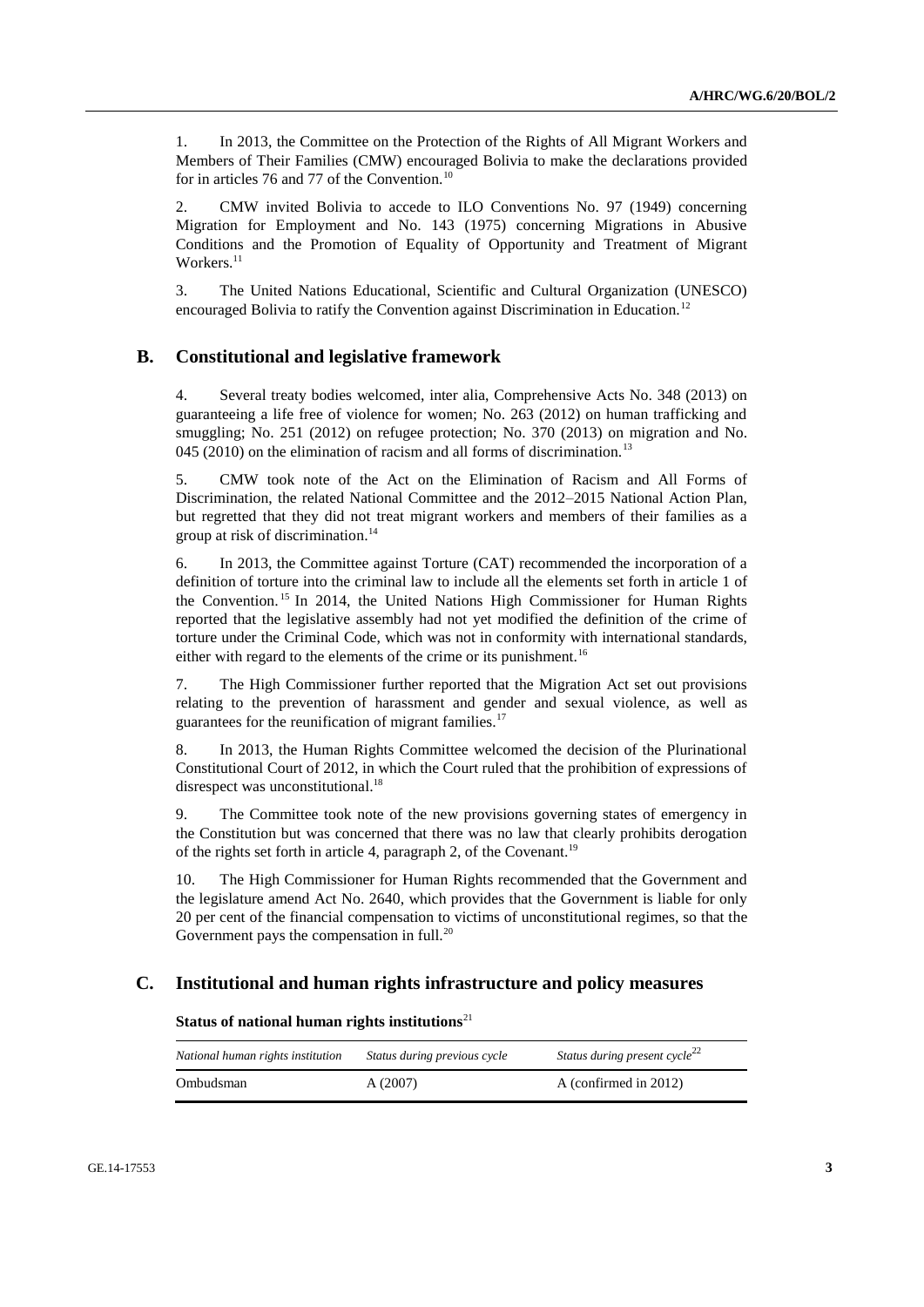11. In 2014, the High Commissioner for Human Rights recommended that the Government continue to respect the independence of the Ombudsman's Office and to facilitate the implementation of its resolutions and recommendations.<sup>23</sup> CMW was concerned that the Ombudsman's Office did not receive sufficient public funding.<sup>24</sup> The Human Rights Committee insisted that the Office should have resources.<sup>25</sup>

12. CAT urged Bolivia to complete the establishment of the national preventive mechanism in accordance with OP-CAT.<sup>26</sup> OHCHR reported that Law No. 474 (2013) had created the Torture Prevention Service (SEPRET), which would serve as the national preventive mechanism, in accordance with OP-CAT. However, the High Commissioner was concerned that the mechanism's independence might be compromised by its dependence on the Ministry of Justice and that its mandate and powers had not been defined by  $law.<sup>27</sup>$ 

13. In 2013, the Special Rapporteur on contemporary forms of racism, racial discrimination, xenophobia and related intolerance noted important steps taken, such as the establishment of the Vice-Ministry of Decolonization and the National Committee against Racism and All Forms of Discrimination.<sup>28</sup> The Human Rights Committee welcomed with satisfaction the establishment of the National Committee against Racism and Discrimination and of the departmental committees in Chuquisaca y Tarija.<sup>29</sup> The Committee was concerned at the paucity of mechanisms and resources for putting the legislative and normative framework for the eradication of all discrimination into practice.<sup>30</sup>

14. In 2013, as part of follow-up, Bolivia informed CERD that the Committee Against Racism and All Forms of Discrimination had drawn up policies and a plan of action, which were awaiting the approval of the Executive.<sup>31</sup> The High Commissioner reported that implementation of the plan had seen limited progress, primarily because it had not been formally adopted by the Executive, and officials had limited knowledge about it.<sup>32</sup> She recommended that Bolivia fully implement the 2012–2015 Policy against Racism and All Forms of Discrimination and increase resources for the effective functioning of the Committee.<sup>33</sup>

15. The Human Rights Committee noted that the normative framework for combating violence against women was not equipped with resources. <sup>34</sup> The High Commissioner recommended that measures be taken to implement the law on guaranteeing women a life free from violence, including the allocation of resources for the creation of specialized courts and public prosecutors' offices, as well as shelters for victims.<sup>35</sup>

16. CMW took note of the establishment of the Plurinational Council on Human Trafficking and Smuggling.<sup>36</sup> It recommended the allocation of resources so that the Act on human trafficking and smuggling is implemented.<sup>37</sup>

17. CMW recommended the establishment of a single mechanism to coordinate the institutions and bodies responsible for migrant workers.<sup>38</sup>

18. CAT noted the National Human Rights Action Plan for 2009–2013.<sup>39</sup> CERD welcomed the "Bolivia: Dignity for a Good Life" plan.<sup>40</sup> The United Nations country team in Bolivia said that the National Human Rights Action Plan had been about 50 per cent implemented, mainly owing to the lack of budget allocations and the myriad actions contained in the Plan. United nations country team said that it was devising a new National Human Rights Action Plan for 2014–2018. 41

19. The United Nations country team said that the President had unveiled the Patriotic Agenda 2025, based on 13 pillars intended mainly to eradicate extreme poverty and provide basic public services, food security, sovereignty and equality. It also called attention to the need for better mainstreaming of gender issues and women's human rights.<sup>42</sup>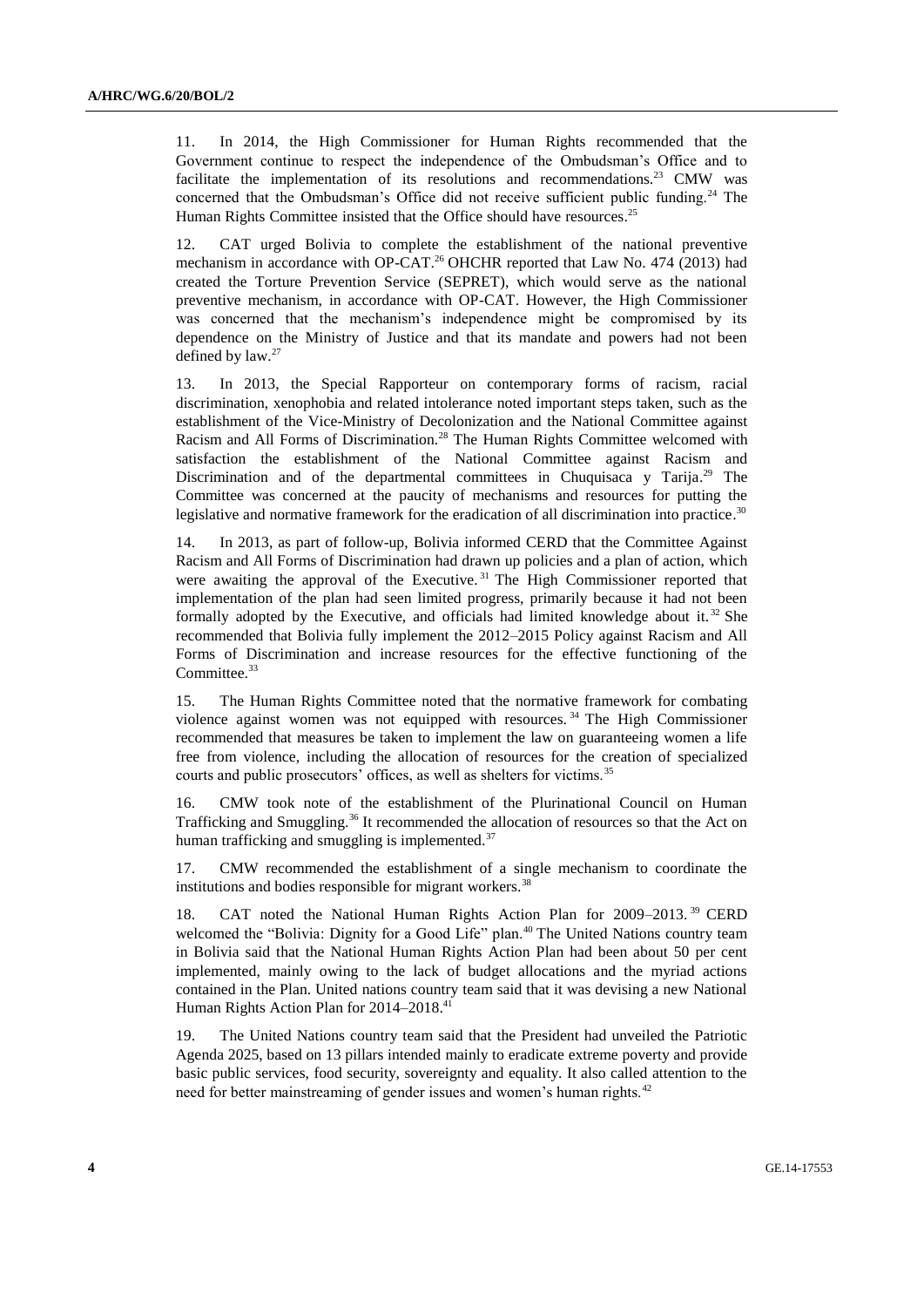# **II. Cooperation with human rights mechanisms**

## A. Cooperation with treaty bodies<sup>43</sup>

# 1. **Reporting status**<sup>44</sup>

| Treaty body         | Concluding<br>observations included<br>in previous review | Latest report<br>submitted since<br>previous review | Latest concluding<br>observations | Reporting status                                                                                                                      |
|---------------------|-----------------------------------------------------------|-----------------------------------------------------|-----------------------------------|---------------------------------------------------------------------------------------------------------------------------------------|
| <b>CERD</b>         | August 2003                                               | 2010                                                | March 2011                        | Twenty-first to twenty-fourth reports<br>overdue since 2013                                                                           |
| <b>CESCR</b>        | May 2008                                                  |                                                     |                                   | Third and fourth reports overdue<br>since $2010$                                                                                      |
| <b>HR</b> Committee | March 1997                                                | 2011                                                | October 2013                      | Fourth report due in 2018                                                                                                             |
| <b>CEDAW</b>        | January 2008                                              | 2013                                                |                                   | Fifth and sixth reports pending<br>consideration in 2015                                                                              |
| <b>CAT</b>          | May 2001                                                  | 2011                                                | May 2013                          | Third report due in 2017                                                                                                              |
| <b>CRC</b>          | October 2009                                              |                                                     |                                   | Fifth to sixth reports due in 2015.<br>Initial OP-CRC-SC report overdue<br>since 2005. Initial OP-CRC-AC<br>report overdue since 2007 |
| <b>CMW</b>          | April 2008                                                | 2011                                                | April 2013                        | Third report due in 2018                                                                                                              |
| <b>CRPD</b>         |                                                           | 2013                                                |                                   | Initial report pending consideration                                                                                                  |
| <b>CED</b>          |                                                           |                                                     |                                   | Initial report overdue since 2012                                                                                                     |

## **2. Responses to specific follow-up requests by treaty bodies**

## **Concluding observations**

| Treaty body         | Due in | Subject matter                                                                                                                                                                                | Submitted in                                               |
|---------------------|--------|-----------------------------------------------------------------------------------------------------------------------------------------------------------------------------------------------|------------------------------------------------------------|
| <b>CERD</b>         | 2012   | Racist violence against indigenous<br>people; and discrimination and hostility<br>against migrants. <sup>45</sup>                                                                             | 2013. <sup>46</sup> Further information<br>requested. $47$ |
| <b>HR</b> Committee | 2014   | Investigation of human rights violations; –<br>military justice and human rights<br>violations, particularly torture; and<br>investigation of racial violence in<br>2008.48                   |                                                            |
| <b>CEDAW</b>        |        |                                                                                                                                                                                               |                                                            |
| <b>CAT</b>          | 2014   | Fundamental legal safeguards for<br>persons in custody; impartial<br>investigations and prosecution of torture;<br>and sexual abuse of children in<br>educational institutions. <sup>49</sup> |                                                            |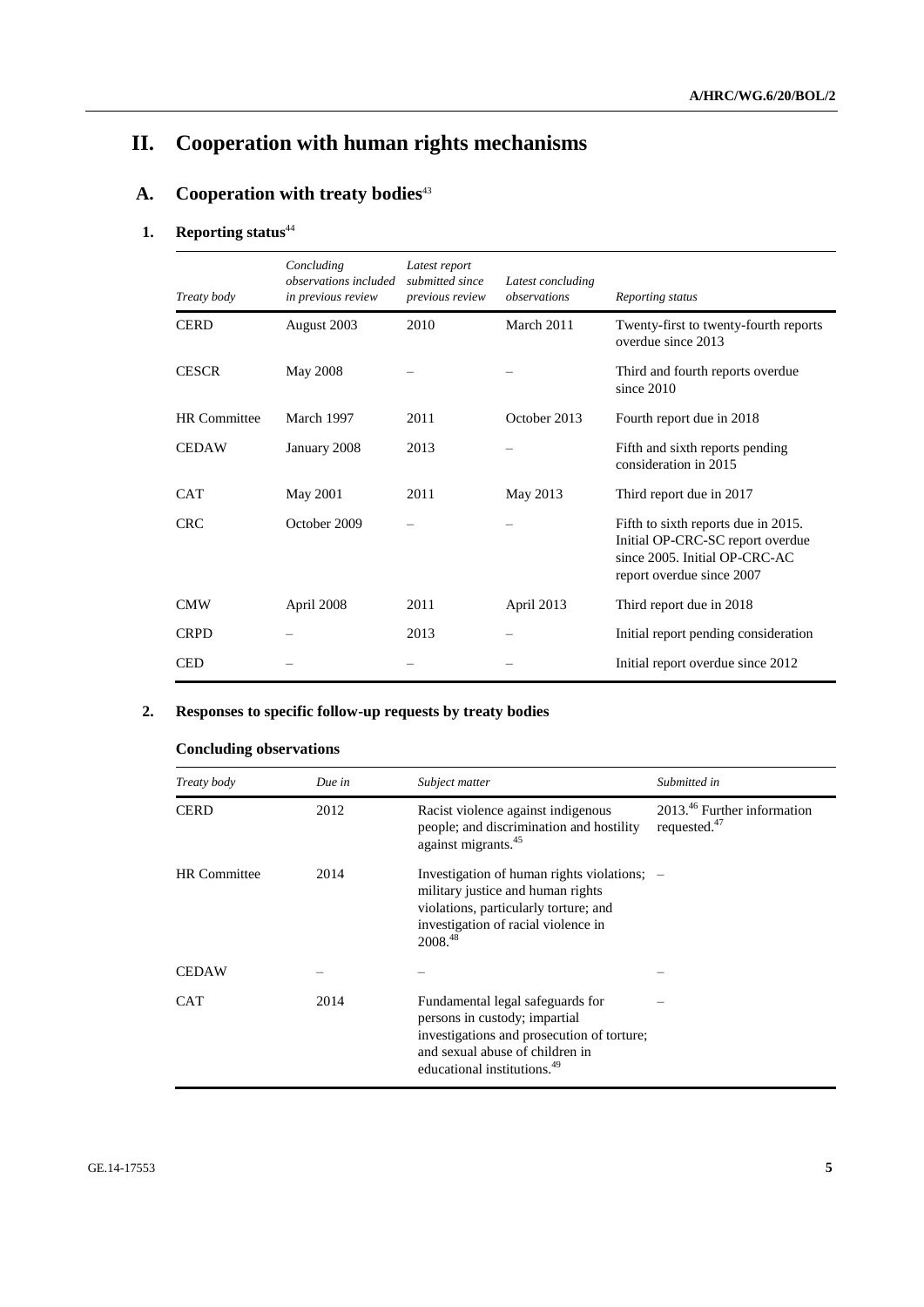| Country visits and/or inquiries by treaty bodies |      |                     |  |
|--------------------------------------------------|------|---------------------|--|
| Treaty body                                      | Date | Subject matter      |  |
| <b>SPT</b>                                       | 2010 | Confidential report |  |

20. The Human Rights Committee expressed concern at the absence of any specific procedure for implementing the Committee's Views under the Optional Protocol.<sup>50</sup>

#### **B.** Cooperation with special procedures<sup>51</sup>

|                                                          | Status during previous cycle                                                                      | Current status                                                                                                                         |
|----------------------------------------------------------|---------------------------------------------------------------------------------------------------|----------------------------------------------------------------------------------------------------------------------------------------|
| Standing invitation                                      | N <sub>0</sub>                                                                                    | Yes $(2010)$                                                                                                                           |
| Visits undertaken                                        | Indigenous people (2007)<br>Right to food (2007)<br>Foreign debt (2001)<br>Extreme poverty (2001) | Racism (2012)                                                                                                                          |
| Visits agreed to in principle                            | Torture<br>Racism<br>Foreign debt                                                                 | Torture                                                                                                                                |
| <i>Visits requested</i>                                  |                                                                                                   | Mercenaries<br>Foreign debt<br>Violence against women<br>Human rights and transnational corporations and other business<br>enterprises |
| Responses to letters of<br>allegation and urgent appeals | communications.                                                                                   | During the period under review 14 communications were sent. The Government replied to 12                                               |

21. In 2013, the Working Group on Disappearances noted that, since its establishment, it had transmitted 48 cases to the Government; of those, one has been clarified on the basis of information provided by the source, 19 have been clarified on the basis of information provided by the Government, and 28 remain outstanding.<sup>52</sup>

### **C. Cooperation with the Office of the United Nations High Commissioner for Human Rights**

22. Bolivia renewed until August 2015 the agreement with OHCHR establishing a country office with a mandate to monitor and report on the human rights situation and to provide technical assistance.<sup>53</sup>

23. Since the previous review, OHCHR had continued to provide technical assistance aimed at strengthening the administration of justice;  $54$  implementation of the right to consultation and participation of indigenous peoples;<sup>55</sup> strengthening of the capacity of the National Committee against Racism and All Forms of Discrimination;<sup>56</sup> development of indicators on economic, social and cultural rights;<sup>57</sup> and finalization of the Plan for Human Rights Education<sup>58</sup> and the new National Human Rights Action Plan.<sup>59</sup>

24. In order to facilitate their follow-up, OHCHR provided to the National Human Rights Council a database of recommendations made to Bolivia by international human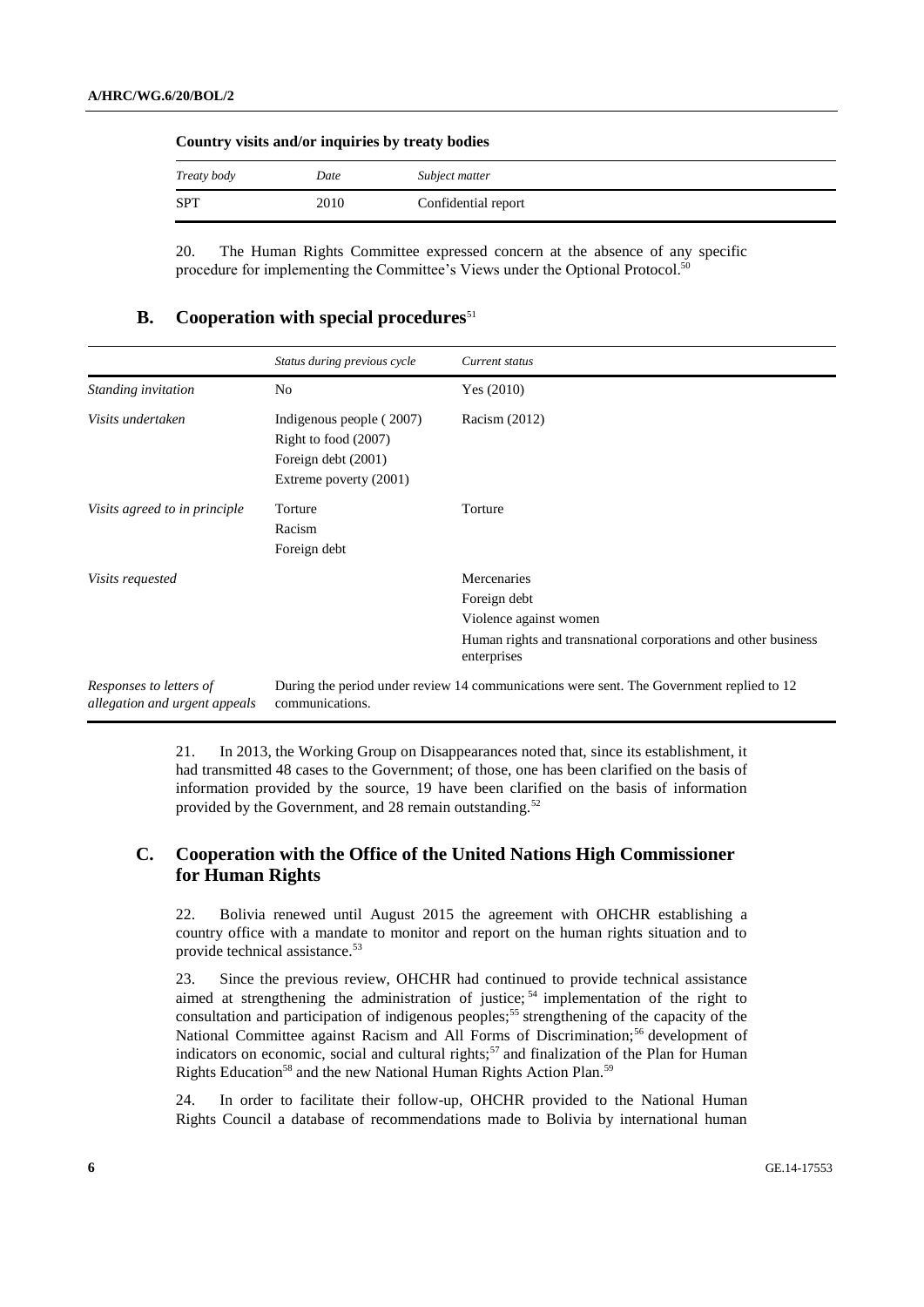rights mechanisms<sup>60</sup> and supported the holding of consultations for the drafting of the State report and civil society contributions for the second review of Bolivia.<sup>61</sup>

25. The High Commissioner for Human Rights visited Bolivia in 2010.<sup>62</sup> In her previous report to the Human Rights Council, the High Commissioner made recommendations to contribute to the improvement of the human rights situation, which have been incorporated in section III of the present report.<sup>63</sup>

## **III. Implementation of international human rights obligations, taking into account applicable international humanitarian law**

#### **A. Equality and non-discrimination**

26. The Human Rights Committee urged Bolivia to eliminate gender stereotypes and to conduct awareness-raising campaigns. 64

27. The Special Rapporteur on racism welcomed legislative and policy initiatives, including the adoption of Law No. 045 (2010) and the 2012–2015 Plan of Action to address racism and all forms of discrimination.<sup>65</sup> The Special Rapporteur noted that indigenous peoples and Afro-Bolivians continued to experience structural discrimination in their access to employment, education, health care and other services and recommended that Bolivia address the underlying structural factors and set, and monitor the implementation of, concrete equality targets.<sup>66</sup>

28. CERD was concerned that indigenous communities were subjected to discrimination, particularly in the form of the multiple discrimination suffered by women.<sup>67</sup>

29. CERD encouraged Bolivia to combat racial and all forms of discrimination and recommended that it promote intercultural dialogue and tolerance.<sup>68</sup> CMW urged Bolivia to combat prejudice and social stigmatization.<sup>69</sup>

30. CERD regretted that some organizations, media and journalists used racial hate speech, spread racial stereotypes against indigenous original *campesino* peoples and nations, and Bolivians of African descent. It recommended that the Criminal Code be amended in order to implement article 4 of the Convention and to combat racial prejudice in the media and press.<sup>70</sup>

#### **B. Right to life, liberty and security of the person**

31. The Human Rights Committee expressed its concern at the large number of lynchings and recommended that Bolivia bring the perpetrators to justice and compensate the victims and that it strengthen the prevention and prosecution of such crimes.<sup>71</sup>

32. The Committee encouraged Bolivia to take urgent measures to issue implementation regulations for the new Act on Political Harassment and Violence against Women so as to ensure that the perpetrators of murders and political harassment of women are investigated, tried and punished. 72

33. CAT was disturbed by deaths in custody. It urged Bolivia to undertake impartial investigations; punish those responsible and compensate the victims' families.<sup>73</sup>

34. The Human Rights Committee expressed its dismay at the excessive use of force by law enforcement officials during social protests. The State must investigate such complaints.74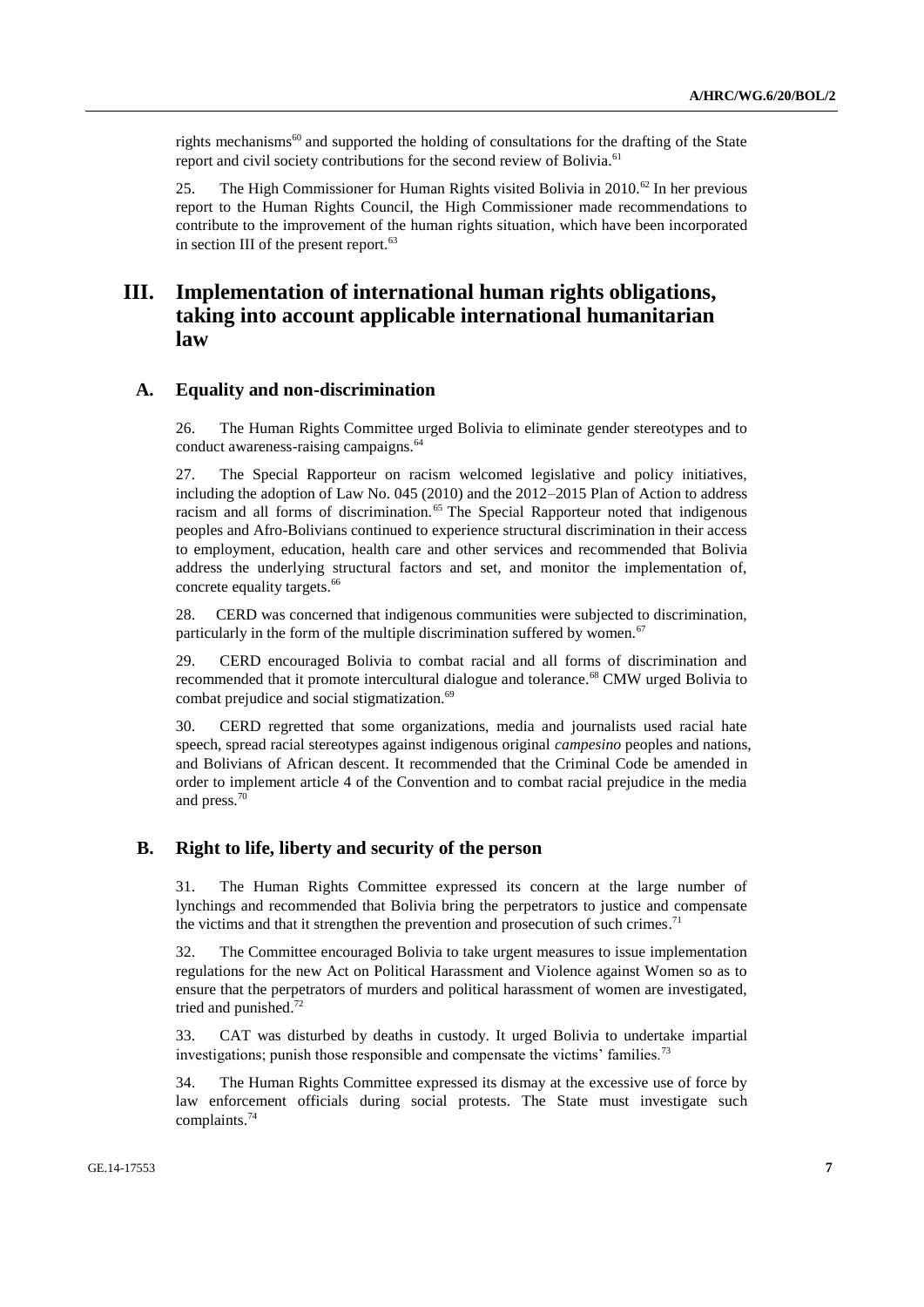35. CAT was concerned that the whereabouts of people who had disappeared between 1980 and 1982 remained unknown.<sup>75</sup> CAT urged Bolivia to complete the work of exhuming and identifying the remains of disappeared persons and to provide access to all civilian and military files.<sup>76</sup>

36. CAT was alarmed by overcrowding in jails. It was also concerned at the power wielded by organized prisoners' gangs and at mixed prison facilities in which female inmates had become victims of sexual violence. It urged that steps be taken to ensure that prison conditions are in keeping with the Standard Minimum Rules for the Treatment of Prisoners<sup>77</sup> and to support the work of the Ombudsman's Office in detention centres.<sup>78</sup> While sharing similar concerns, the Human Rights Committee was worried about the high number of children living in prison with their families.<sup>79</sup>

37. CAT was concerned about gender violence, particularly domestic and sexual violence. It urged Bolivia to investigate and prosecute such acts; and to raise awareness.<sup>80</sup> The Human Rights Committee urged Bolivia to prevent and combat all forms of gender violence and to implement the right to reparation.<sup>81</sup>

38. CAT urged Bolivia to prevent sexual abuse of children in schools, to investigate such abuses and bring perpetrators to trial; and to provide victims with protection, access to justice, redress and health care. It urged Bolivia to ensure that the persons suspected of having murdered a child, Patricia Flores, are brought to trial.<sup>82</sup>

39. The Human Rights Committee was concerned that corporal punishment was not specifically prohibited and continued to be meted out as a form of punishment in the community-based justice system. Bolivia must put an end to corporal punishment in all areas and wage information campaigns, including in the native indigenous *campesino* courts. 83

40. The High Commissioner was concerned about the findings of a Ministry of Education study on violence, ill-treatment and abuse in school, which revealed that 88 per cent of the school population suffered some form of violence.<sup>84</sup>

41. CMW reiterated its concern about the limitations of the policy on prevention, protection and assistance for the victims of trafficking, and recommended that Bolivia implement a national strategy.<sup>85</sup> The HR Committee raised the same concern.<sup>86</sup>

42. UNHCR indicated that Bolivia continues to be a source and destination country for human trafficking and smuggling. It recommended that it develop a standard operating procedure for the identification of victims of trafficking and those who may be in need of international protection; establish a referral mechanism to enable them to apply for asylum, whenever appropriate; improve the quality of the refugee status determination procedure and adopt measures to ensure that refugees, asylum-seekers, and other persons of concern to UNHCR do not fall victim to human trafficking. $87$ 

43. The Human Rights Committee indicated that Bolivia must ensure the application of the legislative and normative framework in the area of eradication of child labour and sexual exploitation of minors, and ensure that the offences are effectively investigated, prosecuted and penalized. 88

44. While taking note of the country's efforts to abolish servitude and slavery in Guaraní territory, CERD expressed concern at the continued captivity of indigenous peoples. <sup>89</sup> CERD recommended that the country prevent, investigate and prosecute contemporary forms of slavery and guarantee access to justice for the Guaraní people. <sup>90</sup> CAT urged Bolivia to eradicate forced labour and servitude.<sup>91</sup>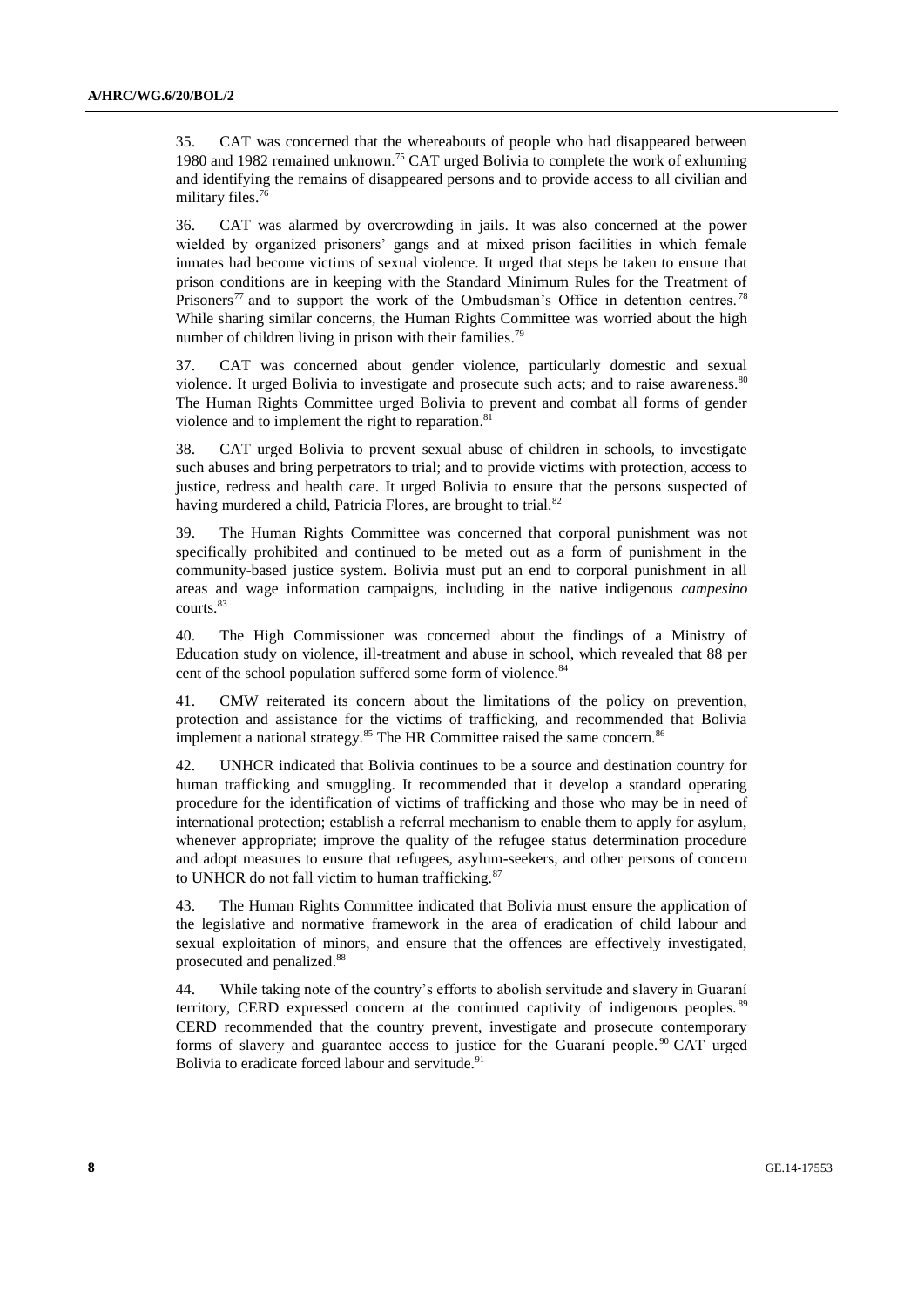#### **C. Administration of justice, including impunity and the rule of law**

45. The Human Rights Committee observed that Bolivia must safeguard the independence of the Official Body and investigate cases of corruption.<sup>92</sup> CMW expressed its concern about systematic delays and corruption impeding access to justice.<sup>93</sup>

46. The Human Rights Committee was concerned at the delays in the administration of justice and the inadequate coverage.<sup>94</sup>

47. In 2010, the High Commissioner was concerned at the lack of access to justice, especially in rural communities, and the wide-ranging impunity, not only for cases of past human rights violations but also for more recent cases.<sup>95</sup>

48. The United Nations country team indicated that the judicial authorities, elected by universal suffrage in 2011, have adopted substantial but as yet insufficient measures to reverse the deep crisis in the administration of justice, characterized by delays, corruption and inadequate coverage of the most vulnerable sectors and their access to justice. In addition, the institutional framework of the criminal justice system is affected by constant changes of prosecutors and lawyers, continuous adjournment of hearings, rare use of streamlined processes, widespread abuse of the system of excuse and challenge, negatively affecting the human rights of the victims and the accused. The accumulation of judicial proceedings against members of the political opposition and ex-public servants is cause for concern. <sup>96</sup> The High Commissioner recommended that adequate resources be allocated to the administration of the justice sector. $97$ 

49. CERD was concerned that sectors of the population, particularly indigenous people and women, faced difficulties in accessing justice.<sup>98</sup> The High Commissioner recommended that the Public Prosecutor's Office and the judiciary should conduct prompt and impartial investigations into, and punish those responsible for, cases of discrimination and violence against women, including the killing in 2012 of two elected municipal officials.<sup>99</sup>

50. The Human Rights Committee expressed its concern at the impunity with regard to violence and discrimination on grounds of sexual orientation, sexual or gender identity. The State must investigate and prosecute this type of violence and compensate the victims.<sup>100</sup>

51. The Special Rapporteur on racism was concerned about acts of racial violence committed against indigenous peoples, Afro-Bolivians and other vulnerable groups, and the low level of prosecution and sanctions in such cases.<sup>101</sup> He recommended that Bolivia take further measures to eradicate impunity by bringing perpetrators to justice and prosecuting all cases of racial violence and discrimination. $102$ 

52. CMW recommended that migrant workers and members of their families, including those in an irregular situation, should have the same opportunities as nationals to file complaints and to obtain redress.<sup>103</sup>

53. CAT was concerned that the Code of Criminal Procedure required police officers to enter no more than the place, date and time of arrest in the register of persons deprived of their liberty. It urged that persons arrested should have the benefit of all fundamental legal safeguards from the very outset.<sup>104</sup>

54. The Human Rights Committee was concerned that over 80 per cent of the prison population had not been tried. The State must expedite the provision of alternatives to detention. 105

55. CAT urged Bolivia to establish a special independent complaints mechanism for torture and ill-treatment and to set up a centralized public register of complaints.<sup>106</sup>

56. CAT was concerned at the delays in the criminal investigation and prosecution of illtreatment, torture, excessive use of force and death in custody. It urged Bolivia to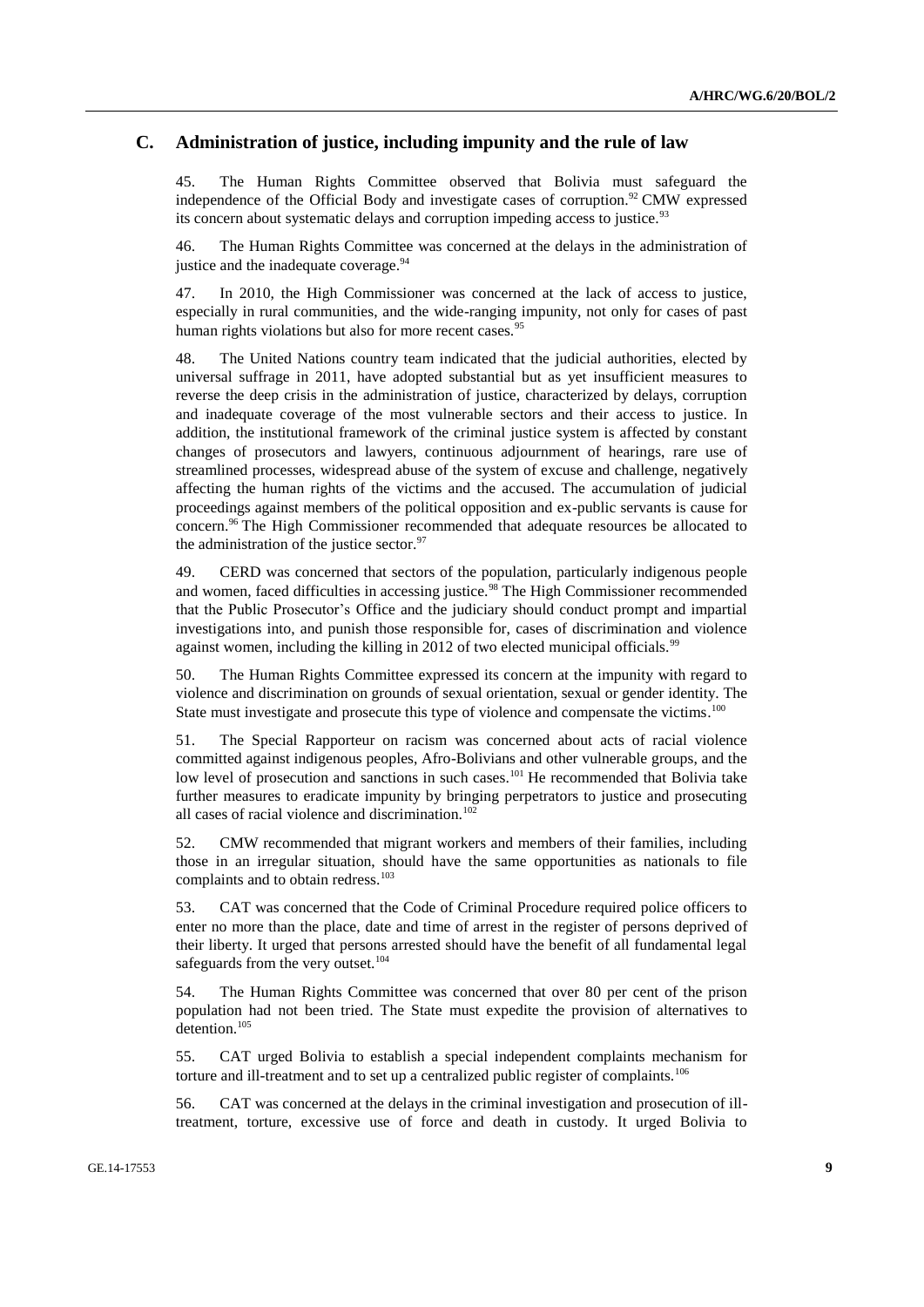investigate promptly and impartially all reports of torture or ill-treatment and to ensure that acts of torture are not subject to any statute of limitations.<sup>107</sup>

57. The Human Rights Committee was concerned that the rules of military criminal law have still not been adjusted to reflect the Constitutional Court ruling which excludes human rights violations from the jurisdiction of the military courts.<sup>108</sup> CAT urged Bolivia to amend its Military Criminal Code, Code of Military Criminal Procedure and the Military Justice Organization Act in order to establish that military courts do not have jurisdiction over human rights violation cases.<sup>109</sup>

58. The Special Rapporteur on racism recommended that Bolivia take measures to ensure that the traditional indigenous justice system was fully in line with the international human rights treaties ratified by Bolivia.<sup>110</sup> CERD urged Bolivia to establish a domestic legal system in compliance with international human rights standards.<sup>111</sup> The Human Rights Committee urged the State to establish mechanisms so that the native indigenous campesino courts may be brought into line with due process.<sup>112</sup>

59. CERD was concerned at the impunity regarding human rights violations perpetrated during conflicts, and at acts of racist violence against members of indigenous original *campesino* peoples and nations, some of which had resulted in deaths, including clashes in Cochabamba, Chuquisaca, Santa Cruz and Pando. It urged Bolivia to expedite the investigation and prosecution of perpetrators and to guarantee victims and their family members an effective remedy.<sup>113</sup> The HR Committee had similar concerns.<sup>114</sup>

60. CAT expressed concern about delays in investigating human rights violations, despite the draft bill establishing a truth and justice commission to investigate human rights violations committed in the period 1964–1982.<sup>115</sup> The Human Rights Committee urged the State to encourage investigations of human rights violations during this period and to ensure that the Armed Forces cooperate in the investigations.<sup>116</sup> CAT was concerned that a large percentage of applications for redress in connection with acts of torture committed between 1964 and 1982 had been turned down. It urged Bolivia to ensure that victims of torture or ill-treatment receive redress, including compensation and rehabilitation.<sup>117</sup> The HR Committee had similar concerns.<sup>118</sup>

61. The United Nations country team reported that there was an amicable settlement agreement (Case MZ) under the Inter-American system for the protection of human rights for rape of a woman. So far there has been some progress in implementing the agreement but some actions are still pending.<sup>119</sup>

#### **D. Freedom of religion or belief, expression, association and peaceful assembly, and the right to participate in public and political life**

62. The Human Rights Committee was concerned that there was no alternative civilian service.<sup>120</sup>

63. UNESCO urged Bolivia to ensure that the freedom of information law was in accordance with international standards, that journalists and media workers were able to practise their profession in a free and safe environment, and to investigate all attacks on journalists and media workers.<sup>121</sup> The Human Rights Committee was concerned by the acts of violence and the increasing number of criminal proceedings being brought against journalists. It recommended investigating complaints.<sup>122</sup>

64. CERD regretted the persistence of threats and physical attacks against human rights defenders and urged Bolivia to protect them against intimidation or reprisal.<sup>123</sup>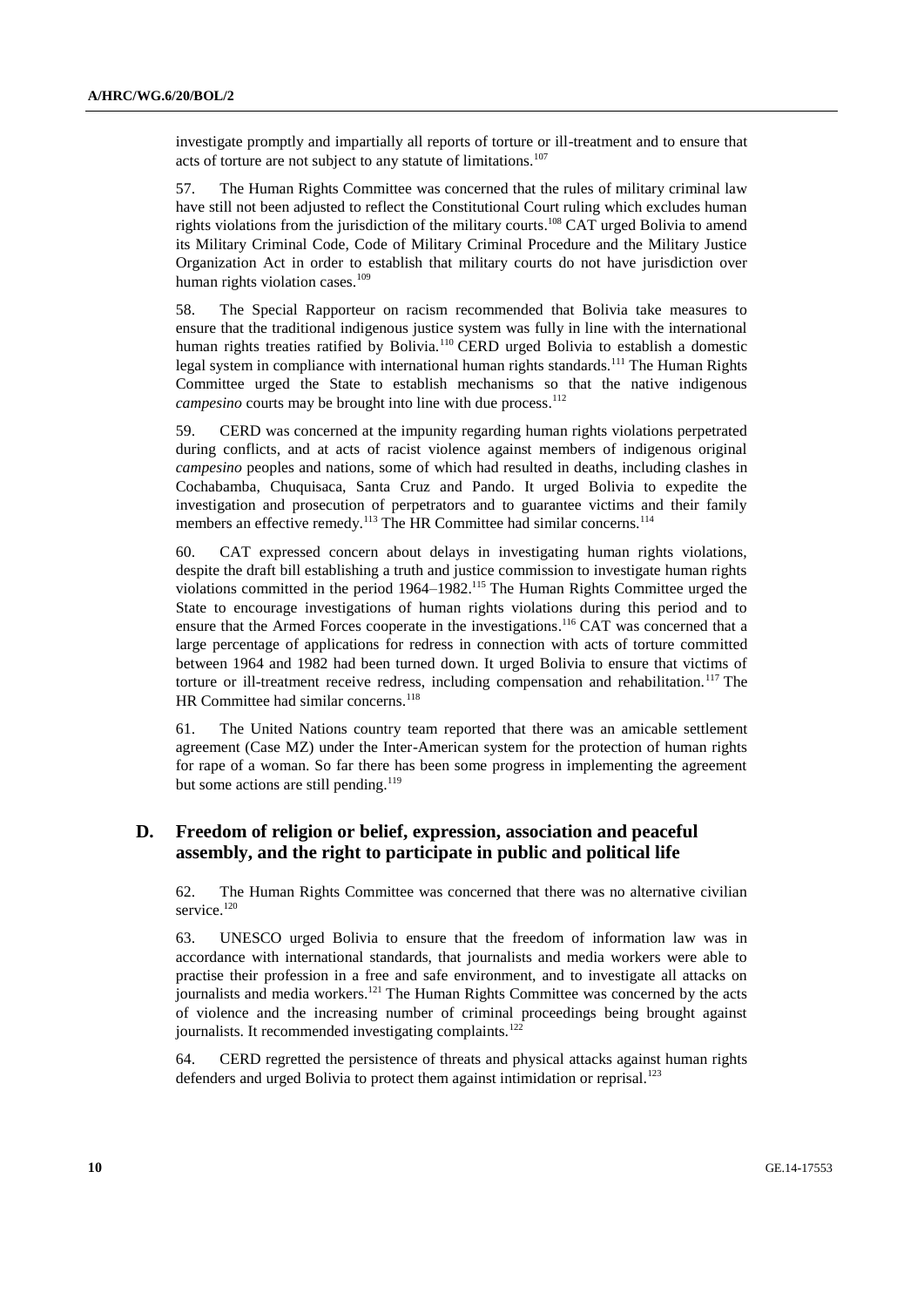65. The Human Rights Committee was concerned about Act No. 351 and its Regulations No. 1597 (2013), under which the legal status of non-governmental organizations can be revoked for non-compliance with sectoral policies or involvement in activities other than those referred to in their statutes.<sup>124</sup>

66. The High Commissioner recommended that Bolivia implement measures to allow human rights defenders and civil society organizations to carry out their work without undue constraints.<sup>125</sup>

67. CMW encouraged the country to guarantee the right to vote of Bolivian migrant workers living abroad.<sup>126</sup>

68. The Special Rapporteur on racism noted important steps taken to enhance the political participation and representation of indigenous peoples.<sup>127</sup> He urged both the public and private sectors to address the exclusion of a considerable proportion of native indigenous *campesino* peoples from important sectors of the economy, such as insurance, credit and banking, communication services and housing.<sup>128</sup>

69. CERD was concerned that indigenous communities and Afro-Bolivian communities were significantly underrepresented in public office and government positions. <sup>129</sup> The Human Rights Committee observed that indigenous women continue to face obstacles in obtaining decision-making positions.<sup>130</sup>

#### **E. Right to work and to just and favourable conditions of work**

70. CMW recommended legislative amendments to guarantee the right of migrant workers to form associations and trade unions.<sup>131</sup>

#### **F. Right to health**

71. The Human Rights Committee was concerned that prior court authorization is needed in order for therapeutic abortions and abortions following rape, statutory rape or incest not to be punishable offences; the large percentage of maternal deaths due to unsafe abortions; and the alarming number of criminal investigations of women suspected of having had illegal abortions. The Committee recommended that women should be guaranteed access to legal, safe abortions.<sup>132</sup> CAT had similar concerns and recommendations.<sup>133</sup>

72. In 2013, at the request of the Plurinational Constitutional Court, independent United Nations experts delivered an opinion on international human rights obligations in the context of sexual and reproductive health to assist the Court in its ruling on the revision of articles 263 to 266 of the Criminal Code as they relate to the criminalization of sexual and reproductive health services. In that opinion the experts expressed their concern that failure to revise the Criminal Code, in accordance with the due guarantees of sexual and reproductive rights enshrined in the Constitution of Bolivia and in international human rights law, continued criminalization of abortion will raise the number of unsafe abortions, thus exposing women to serious and lasting consequences for their physical and mental health, including the risk of death and disability.<sup>134</sup>

73. The Human Rights Committee regretted the high rate of teenage pregnancies and recommended that the State implement national health plans and educational programmes, including education on sexual and reproductive health rights.<sup>135</sup>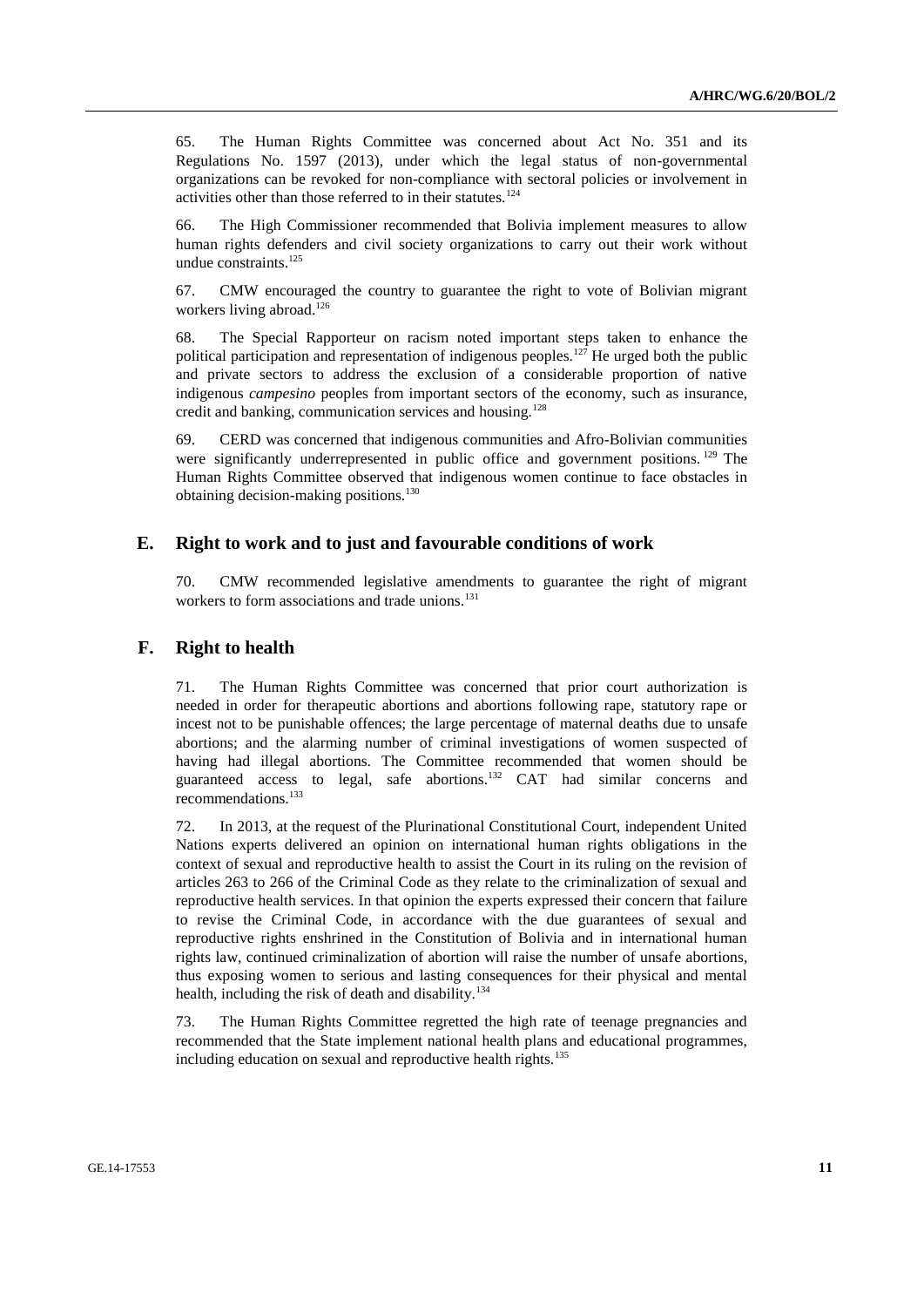### **G. Right to education**

73. UNESCO encouraged Bolivia to take additional measures to keep children in school and to ensure that, inter alia, girls, indigenous children, children belonging to minority groups and children with disabilities fully realize their right to education. UNESCO further encouraged Bolivia to ensure that primary education is free and compulsory.<sup>136</sup>

74. The Special Rapporteur on racism recommended that Bolivia support access to education for indigenous peoples, Afro-Bolivians and other disadvantaged communities and groups.<sup>137</sup>

#### **H. Minorities and indigenous peoples**

75. The Human Rights Committee recommended the preparation of a policy that will extend the transitional interministerial plan and improve the Guaraní people's living conditions.<sup>138</sup>

76. CERD recommended that Bolivia guarantee the full exercise of the rights of the Guaraní people, including the recovery of their ancestral lands. It encouraged the State party to draw up a comprehensive development plan addressing their needs.<sup>139</sup>

77. In 2010, the High Commissioner noted that, despite profound legal, political and institutional reforms aimed at recognizing indigenous rights, most indigenous people continued to suffer from extreme poverty and exclusion.<sup>140</sup>

78. In 2014, the High Commissioner recommended that Bolivia continue efforts to adopt the draft framework law for the general application of the right to consultation of indigenous peoples; evaluate its practice for conducting consultations and evaluate the results of the consultations conducted in the Isibore Secure National Park and Indigenous Territory (TIPNIS) to facilitate the search for consensus.<sup>141</sup>

79. The Special Rapporteur on racism reiterated the need for the effective implementation of the right of indigenous peoples to consultation, particularly in the context of development projects in indigenous territories.<sup>142</sup>

80. CERD was concerned at the difficulties surrounding the right to consultation of the indigenous original *campesino* and Afro-Bolivian peoples and nations; and the fact that consultations were not carried out systematically.  $143$  The Human Rights Committee expressed concern that the preliminary framework bill on consultation provides only for consultation with the peoples affected, but not their free, prior and informed consent.<sup>144</sup> CERD recommended that the indigenous original *campesino* and Afro-Bolivian peoples and nations should have access to courts to defend their right to be consulted.<sup>145</sup>

#### **I. Migrants, refugees and asylum seekers**

81. CERD was concerned at discrimination and hostility against migrants<sup>146</sup> and CMW that law enforcement personnel discriminated against certain groups of migrant workers and refugees.<sup>147</sup>

82. CMW recommended that Bolivian consular services protect the rights of Bolivian migrant workers and members of their families.<sup>148</sup> CMW was concerned that there was no comprehensive strategy to help Bolivian migrant workers during the process of return.<sup>149</sup>

83. CMW recommended that migrant workers and members of their families could only be expelled from Bolivia pursuant to a decision by a competent authority in conformity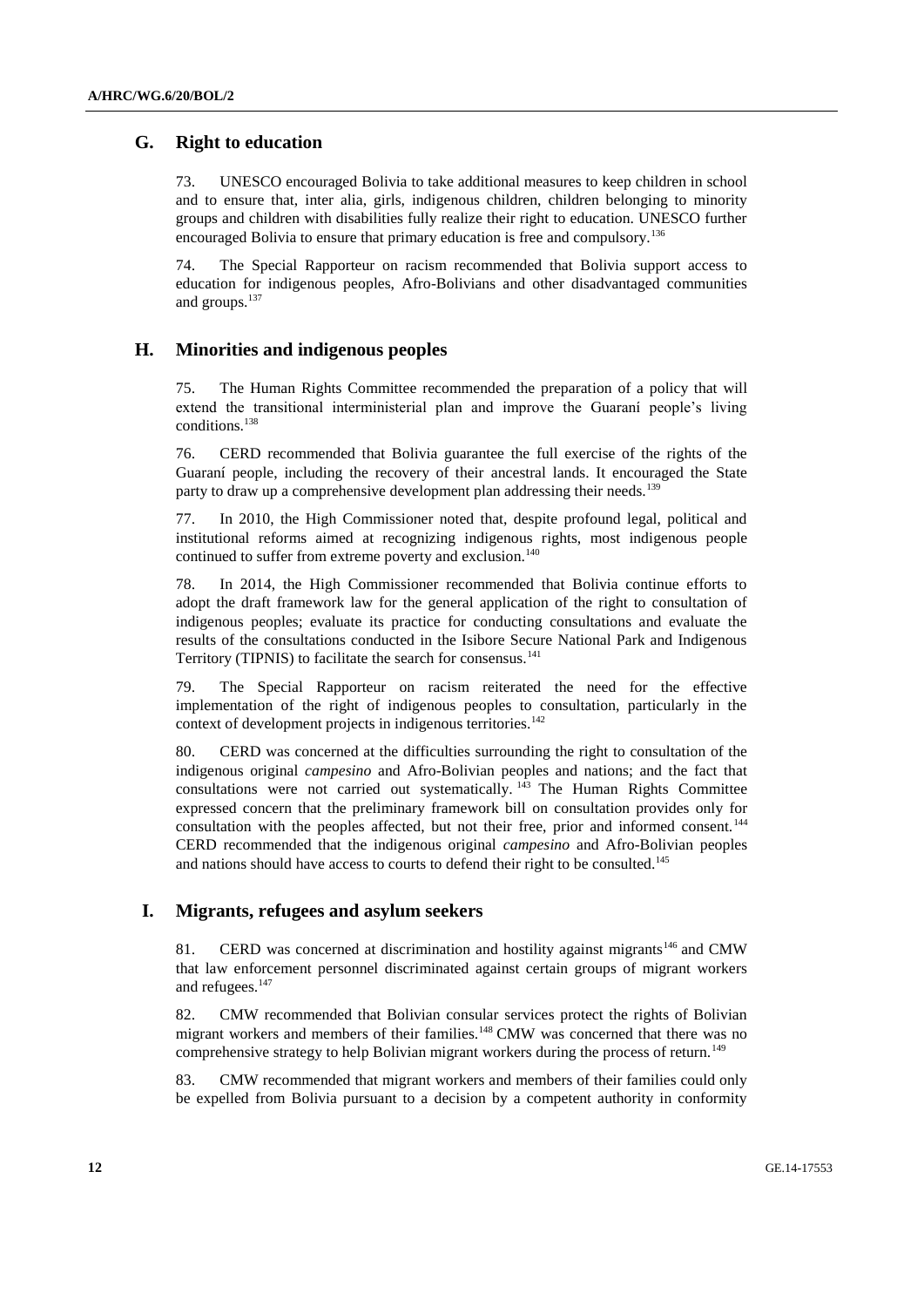with the law<sup>150</sup> and that it guarantee access for all migrant workers and members of their families to emergency medical treatment and social security benefits.<sup>151</sup>

84. According to UNHCR statistical data as at December 2013, a total of 748 refugees and 6 asylum-seekers were living in Bolivia. Approximately 42 per cent were women.<sup>152</sup> Although the legal framework contains adequate safeguards for the protection of persons in need of international protection, UNHCR is concerned about reports regarding the treatment of persons of concern, including allegations of extortion or sexual assault by smuggling networks and requests for irregular payments or sexual favours by border control and security agents.<sup>153</sup> UNHCR recommended the adoption of measures to prevent abuses against persons in need of international protection in border areas, including sexual and gender-based violence.<sup>154</sup>

85. CERD was concerned about arbitrary refoulement of refugees.<sup>155</sup> CAT urged Bolivia to ensure that no person is expelled where there are substantial grounds for believing that person would be subjected to torture; and that the National Commission for Refugees (CONARE) ensure that the principle of non-refoulement is upheld.<sup>156</sup>

86. UNHCR noted that, in spite of the enactment of the refugee law, Bolivia has not yet adopted internal regulations to facilitate its effective implementation.<sup>157</sup> UNHCR recommended that Bolivia incorporate child-sensitive elements into the procedures; assign female officers and interpreters to women and girl asylum-seekers; and ensure that the procedures promptly identify women and girls at risk and that the specific protection needs of women and children are addressed in a systematic manner.<sup>158</sup>

87. UNHCR noted that, despite the fact that stateless status can be determined under the RSD procedure, no legal provision has been included in Migration Law No. 370 (2013) regulating the legal situation of a stateless population regarding their legal residence in the country, access to personal documentation and fundamental rights such as education, health care and employment. UNHCR recommended that Bolivia adopt and implement a statelessness determination procedure; and implement legislation that codifies the protections guaranteed in the 1954 Convention in national legislation.<sup>159</sup>

88. UNHCR noted that the acquisition of Bolivian nationality at birth of children born abroad to Bolivian parents had been restricted. UNHCR recommended that Migration Law No. 370 (2013) be amended to bring it into line with international standards on the prevention and reduction of statelessness.<sup>160</sup>

#### **J. Internally displaced persons**

89. The United Nations country team pointed out that Bolivia is experiencing a period of emergencies due to natural disasters which has led to internal displacement in 130 municipalities. The Government is drawing up a Recovery Plan in conjunction with cooperation agencies, and technical support and relief activities are under way.<sup>161</sup>

#### *Notes*

<sup>1</sup> Unless indicated otherwise, the status of ratification of instruments listed in the table may be found on the official website of the United Nations Treaty Collection database, Office of Legal Affairs of the United Nations Secretariat, [http://treaties.un.org/.](http://treaties.un.org/) Please also refer to the United Nations compilation on Bolivia from the previous cycle (A/HRC/WG.6/7/BOL/2).

|               | $2\degree$ The following abbreviations have been used in the present document: |
|---------------|--------------------------------------------------------------------------------|
| <b>ICERD</b>  | International Convention on the Elimination of All Forms of Racial             |
|               | <b>Discrimination</b>                                                          |
| <b>ICESCR</b> | International Covenant on Economic, Social and Cultural Rights                 |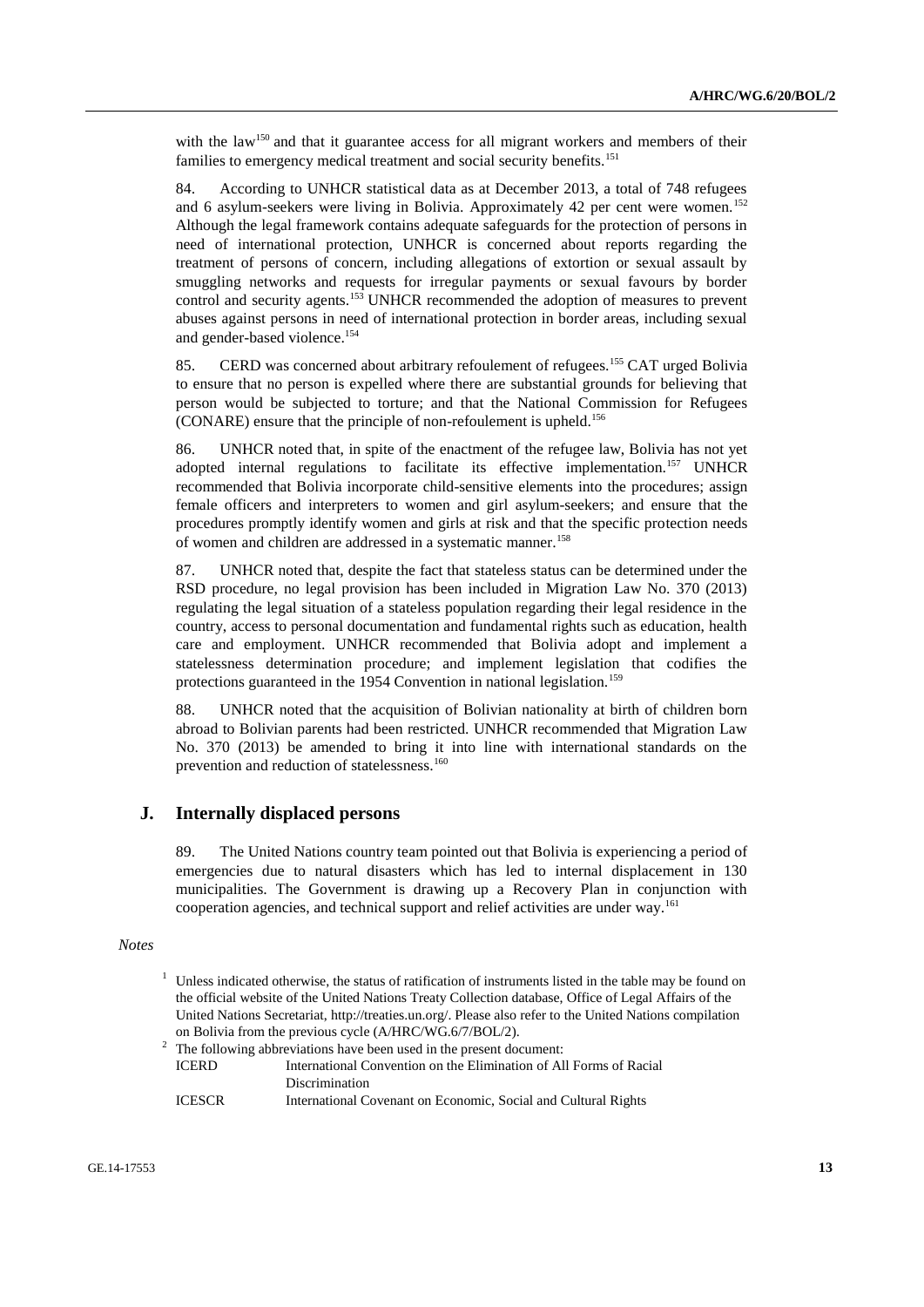| <b>OP-ICESCR</b>  | <b>Optional Protocol to ICESCR</b>                                                     |
|-------------------|----------------------------------------------------------------------------------------|
| <b>ICCPR</b>      | International Covenant on Civil and Political Rights                                   |
| <b>ICCPR-OP 1</b> | <b>Optional Protocol to ICCPR</b>                                                      |
| <b>ICCPR-OP 2</b> | Second Optional Protocol to ICCPR, aiming at the abolition of the death penalty        |
| <b>CEDAW</b>      | Convention on the Elimination of All Forms of Discrimination against Women             |
| <b>OP-CEDAW</b>   | <b>Optional Protocol to CEDAW</b>                                                      |
| CAT               | Convention against Torture and Other Cruel, Inhuman or Degrading Treatment or          |
|                   | Punishment                                                                             |
| OP-CAT            | Optional Protocol to CAT                                                               |
| <b>CRC</b>        | Convention on the Rights of the Child                                                  |
| OP-CRC-AC         | Optional Protocol to CRC on the involvement of children in armed conflict              |
| OP-CRC-SC         | Optional Protocol to CRC on the sale of children, child prostitution and child         |
|                   | pornography                                                                            |
| OP-CRC-IC         | Optional Protocol to CRC on a communications procedure                                 |
| <b>ICRMW</b>      | International Convention on the Protection of the Rights of All Migrant Workers        |
|                   | and Members of Their Families                                                          |
| <b>CRPD</b>       | Convention on the Rights of Persons with Disabilities                                  |
| <b>OP-CRPD</b>    | <b>Optional Protocol to CRPD</b>                                                       |
| <b>CPED</b>       | International Convention for the Protection of All Persons from Enforced               |
|                   | Disappearance                                                                          |
|                   | $Individual complete UCDD OD 1 get 1: OD CEDAW get 1: OD CDDD get 1: OD ICECCD get 1:$ |

- <sup>3</sup> Individual complaints: ICCPR-OP 1, art. 1; OP-CEDAW, art. 1; OP-CRPD, art. 1; OP-ICESCR, art. 1; OP-CRC-IC, art. 5; ICERD, art. 14; CAT, art. 22; ICRMW, art. 77; and CPED, art. 31. Inquiry procedure: OP-CEDAW, art. 8; CAT, art. 20; CPED, art. 33; OP-CRPD, art. 6; OP-ICESCR, art. 11; and OP-CRC-IC, art. 13. Inter-State complaints: ICCPR, art. 41; ICRMW, art. 76; CPED, art. 32; CAT, art. 21; OP-ICESCR, art. 10; and OP-CRC-IC, art. 12. Urgent action: CPED, art. 30.
- <sup>4</sup> Protocol to Prevent, Suppress and Punish Trafficking in Persons, Especially Women and Children, supplementing the United Nations Convention against Transnational Organized Crime.
- 5 1951 Convention relating to the Status of Refugees and its 1967 Protocol, 1954 Convention relating to the Status of Stateless Persons, and 1961 Convention on the Reduction of Statelessness.
- <sup>6</sup> Geneva Convention for the Amelioration of the Condition of the Wounded and Sick in Armed Forces in the Field (First Convention); Geneva Convention for the Amelioration of the Condition of Wounded, Sick and Shipwrecked Members of Armed Forces at Sea (Second Convention); Geneva Convention relative to the Treatment of Prisoners of War (Third Convention); Geneva Convention relative to the Protection of Civilian Persons in Time of War (Fourth Convention); Protocol Additional to the Geneva Conventions of 12 August 1949, and relating to the Protection of Victims of International Armed Conflicts (Protocol I); Protocol Additional to the Geneva Conventions of 12 August 1949, and relating to the Protection of Victims of Non-International Armed Conflicts (Protocol II); Protocol Additional to the Geneva Conventions of 12 August 1949, and relating to the Adoption of an Additional Distinctive Emblem (Protocol III). For the official status of ratifications, see Federal Department of Foreign Affairs of Switzerland, at [http://www.eda.admin.ch/eda/fr/home/](http://www.eda.admin.ch/eda/fr/home/topics/intla/intrea/chdep/warvic.html) [topics/intla/intrea/chdep/warvic.html.](http://www.eda.admin.ch/eda/fr/home/topics/intla/intrea/chdep/warvic.html)
- 7 International Labour Organization Convention No. 29 concerning Forced or Compulsory Labour; Convention No. 105 concerning the Abolition of Forced Labour; Convention No. 87 concerning Freedom of Association and Protection of the Right to Organise; Convention No. 98 concerning the Application of the Principles of the Right to Organise and to Bargain Collectively; Convention No. 100 concerning Equal Remuneration for Men and Women Workers for Work of Equal Value; Convention No. 111 concerning Discrimination in Respect of Employment and Occupation; Convention No. 138 concerning Minimum Age for Admission to Employment; Convention No. 182 concerning the Prohibition and Immediate Action for the Elimination of the Worst Forms of Child Labour.
- 8 International Labour Organization Convention No. 189 concerning Decent Work for Domestic Workers.
- <sup>9</sup> Geneva Convention for the Amelioration of the Condition of the Wounded and Sick in Armed Forces in the Field (First Convention); Geneva Convention for the Amelioration of the Condition of Wounded, Sick and Shipwrecked Members of Armed Forces at Sea (Second Convention); Geneva Convention relative to the Treatment of Prisoners of War (Third Convention); Geneva Convention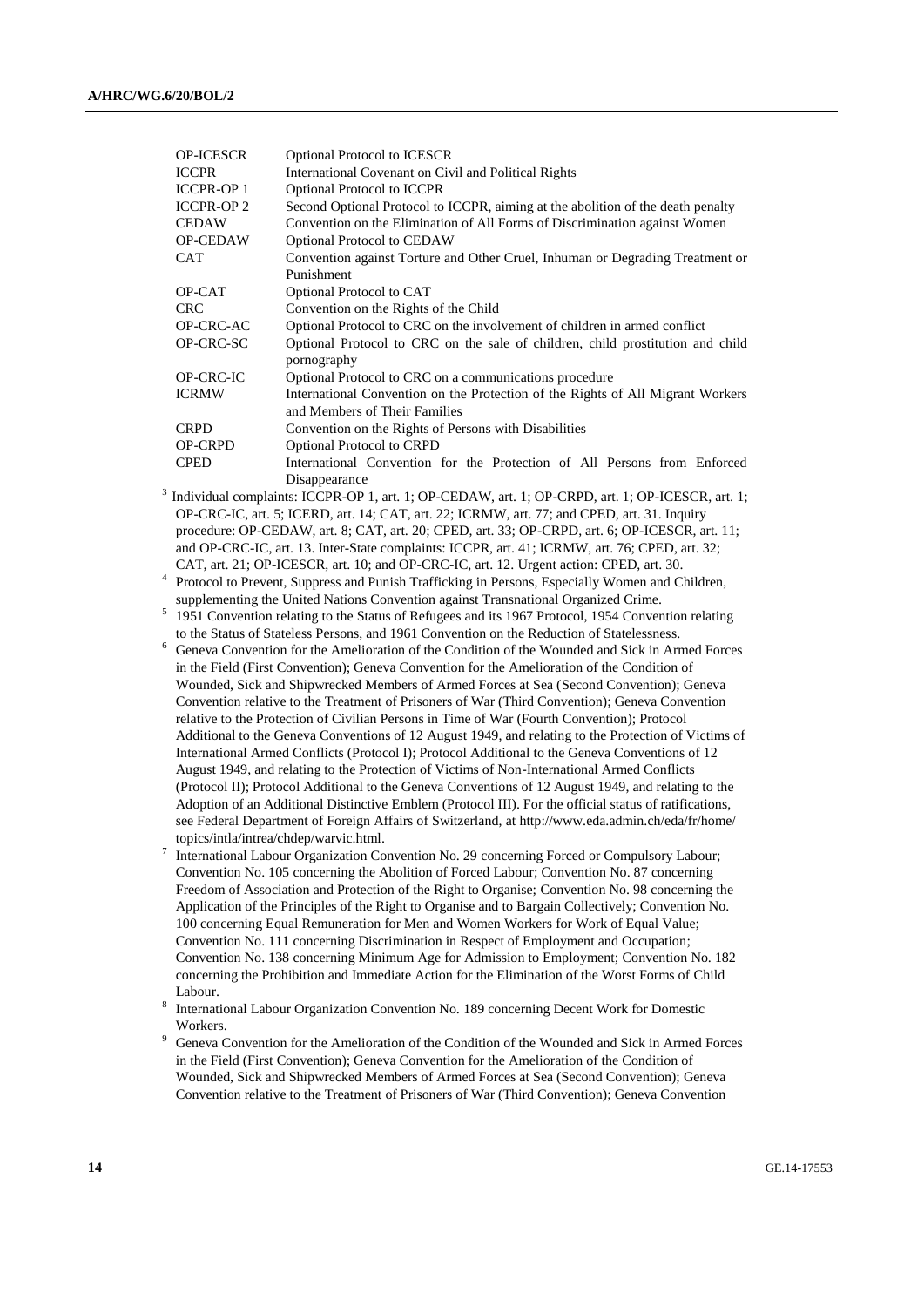relative to the Protection of Civilian Persons in Time of War (Fourth Convention); Protocol Additional to the Geneva Conventions of 12 August 1949, and relating to the Protection of Victims of International Armed Conflicts (Protocol I); Protocol Additional to the Geneva Conventions of 12 August 1949, and relating to the Protection of Victims of Non-International Armed Conflicts (Protocol II); Protocol Additional to the Geneva Conventions of 12 August 1949, and relating to the Adoption of an Additional Distinctive Emblem (Protocol III). For the official status of ratifications, see Federal Department of Foreign Affairs of Switzerland, at [www.eda.admin.ch/eda/fr/home/topics/](file:///C:/Users/E14F1/www.eda.admin.ch/eda/fr/home/topics/intla/intrea/chdep/warvic.html) [intla/intrea/chdep/warvic.html.](file:///C:/Users/E14F1/www.eda.admin.ch/eda/fr/home/topics/intla/intrea/chdep/warvic.html)

- <sup>10</sup> CMW/C/BOL/CO/2 and Corr.1, para. 15.
- <sup>11</sup> Ibid., para. 17.
- <sup>12</sup> UNESCO submission for UPR of Bolivia, para. 26.
- <sup>13</sup> CAT/C/BOL/CO/2, para. 6, CCPR/C/BOL/CO/3, para. 3 (a), CMW/C/BOL/CO/2, paras. 8, 9 and 22 and CERD/C/BOL/CO/17-20, para. 9. See also CERD/C/BOL/CO/17-20/Add.1, paras. 3 and 34.
- <sup>14</sup> CMW/C/BOL/CO/2, para. 22.
- <sup>15</sup> CAT/C/BOL/CO/2, para. 8. See also CCPR/C/BOL/CO/3, para. 13.
- <sup>16</sup> A/HRC/25/19/Add.2, para. 72.
- <sup>17</sup> Ibid., para. 15.
- $18$  CCPR/C/BOL/CO/3, para. 3 (c).
- <sup>19</sup> Ibid., para. 6.
- <sup>20</sup> A/HRC/25/19/Add.2, para. 93 (l).
- <sup>21</sup> According to article 5 of the rules of procedure of the International Coordinating Committee of National Institutions for the Promotion and Protection of Human Rights (ICC) Sub-Committee on Accreditation, the classifications for accreditation used by the Sub-Committee are: A: Voting Member (fully in compliance with each of the Paris Principles), B: Non-Voting Member (not fully in compliance with each of the Paris Principles or insufficient information provided to make a determination), C: No Status (not in compliance with the Paris Principles).
- <sup>22</sup> For the list of national human rights institutions with accreditation status granted by the International Coordinating Committee of National Institutions for the Promotion and Protection of Human Rights (ICC), see (forthcoming) A/HRC/27/40, annex.
- <sup>23</sup> A/HRC/25/19/Add.2, para. 93 (k).
- $24$  CMW/C/BOL/CO/2, para. 26.
- <sup>25</sup> CCPR/C/BOL/CO/3, para. 13.
- <sup>26</sup> CAT/C/BOL/CO/2, para. 21. See also CCPR/C/BOL/CO/3, para. 13.
- <sup>27</sup> A/HRC/25/19/Add.2, para. 74.
- <sup>28</sup> A/HRC/23/56/Add.1, para. 79. See also CERD/C/BOL/CO/17-20, para. 8 and CCPR/C/BOL/CO/3, para. 3 (b).
- $29$  CCPR/C/BOL/CO/3, para. 3 (b).
- <sup>30</sup> Ibid., para. 7.
- $^{31}$  CERD/C/BOL/CO/17-20/Add.1, para. 4.<br> $^{32}$  A HDC/25/10/Add.2, para. 10
- A/HRC/25/19/Add.2, para. 10.
- <sup>33</sup> Ibid., para. 93 (d).
- $^{34}$  CCPR/C/BOL/CO/3, para. 10.<br> $^{35}$  A/HDC/25/10/Add 2, name 02.
- <sup>35</sup> A/HRC/25/19/Add.2, para. 93 (e).
- <sup>36</sup> CMW/C/BOL/CO/2, para. 9.
- <sup>37</sup> Ibid., para. 45 (b).
- <sup>38</sup> Ibid., para. 41.
- <sup>39</sup> CAT/C/BOL/CO/2, para. 7. See also CERD/C/BOL/CO/17-20, para. 10.
- <sup>40</sup> CERD/C/BOL/CO/17-20, para. 10. See also CAT/C/BOL/CO/2, para. 7.
- <sup>41</sup> Submission from the United Nations country team in Bolivia, p. 3.
- <sup>42</sup> Ibid.
- $^{43}$  The following abbreviations have been used in the present document:
	- CERD Committee on the Elimination of Racial Discrimination<br>CESCR Committee on Economic. Social and Cultural Rights
	- Committee on Economic, Social and Cultural Rights
- HR Committee Human Rights Committee
	- CEDAW Committee on the Elimination of Discrimination against Women
- CAT Committee against Torture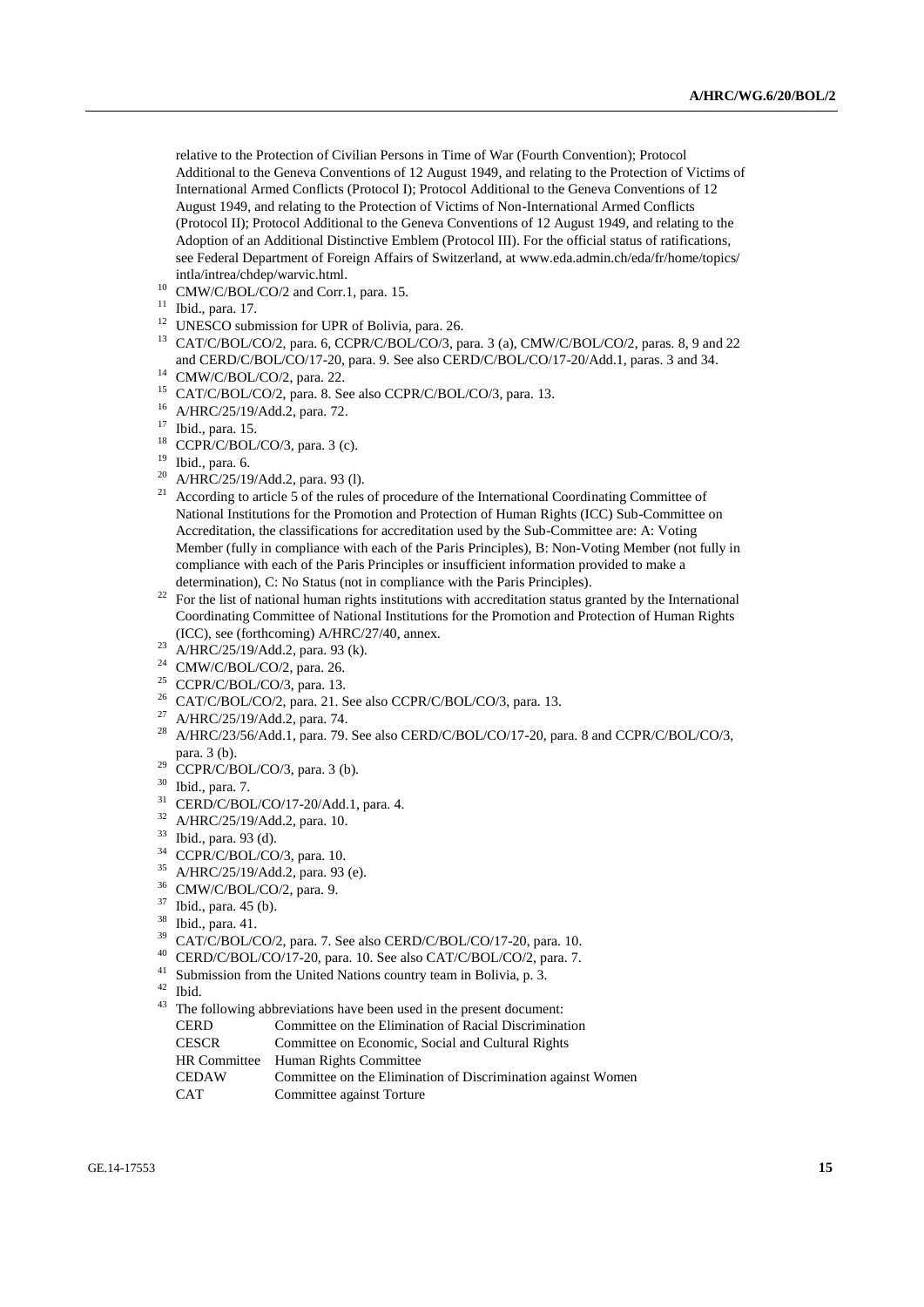| <b>CRC</b>  | Committee on the Rights of the Child                                            |
|-------------|---------------------------------------------------------------------------------|
| <b>CMW</b>  | Committee on the Protection of the Rights of All Migrant Workers and Members of |
|             | Their Families                                                                  |
| <b>CRPD</b> | Committee on the Rights of Persons with Disabilities                            |
| <b>CED</b>  | Committee on Enforced Disappearances                                            |
|             |                                                                                 |

- SPT Subcommittee on Prevention of Torture
- As of 31 July 2014.
- CERD/C/BOL/CO/17-20, para. 28.
- CERD/C/BOL/CO/17-20/Add.1.
- <sup>47</sup> Letter from CERD to the Permanent Mission of the Plurinational State of Bolivia to the United Nations Office and other international organizations in Geneva, dated 30 August 2013, available from [http://tbinternet.ohchr.org/Treaties/CERD/Shared%20Documents/BOL/INT\\_CERD\\_FUL\\_BOL\\_157](http://tbinternet.ohchr.org/Treaties/CERD/Shared%20Documents/BOL/INT_CERD_FUL_BOL_15702_S.pdf) [02\\_S.pdf.](http://tbinternet.ohchr.org/Treaties/CERD/Shared%20Documents/BOL/INT_CERD_FUL_BOL_15702_S.pdf)
- CCPR/C/BOL/CO/3, para. 27.
- CAT/C/BOL/CO/2, para. 27.
- CCPR/C/BOL/CO/3, para. 5.
- <sup>51</sup> For the titles of special procedures, see www.ohchr.org/EN/HRBodies/SP/Pages/Themes.aspx and www.ohchr.org/EN/HRBodies/SP/Pages/Countries.aspx.
- A/HRC/22/45, annex I, para. 40.
- A/HRC/22/17/Add.2, para. 1.
- A/HRC/25/19/Add.2, para. 84 and A/HRC/22/17/Add.2, para. 85.
- A/HRC/25/19/Add.2, paras. 86–90 and A/HRC/22/17/Add.2, para. 80.
- A/HRC/25/19/Add.2, paras. 89–90 and A/HRC/22/17/Add.2, para. 79.
- A/HRC/22/17/Add.2, para. 81.
- Ibid., para. 82.
- A/HRC/25/19/Add.2, para. 92.
- A/HRC/22/17/Add.2, para. 86.
- A/HRC/25/19/Add.2, para. 92.
- <sup>62</sup> Press Conference by UN High Commissioner for Human Rights, Navi Pillay, La Paz, Bolivia (Tuesday 16 November 2010) – opening statement, available from [www.ohchr.org/EN/NewsEvents/](file:///C:/Users/E14F1/www.ohchr.org/EN/NewsEvents/Pages/DisplayNews.aspx%3fNewsID=10538&LangID=E) [Pages/DisplayNews.aspx?NewsID=10538&LangID=E.](file:///C:/Users/E14F1/www.ohchr.org/EN/NewsEvents/Pages/DisplayNews.aspx%3fNewsID=10538&LangID=E) See also OHCHR press release, Geneva, 10 November 2014 available from www.ohchr.org/EN/NewsEvents/Pages/DisplayNews.aspx?NewsID= 10517&LangID=E.
- A/HRC/25/19/Add.2, summary and para. 93.
- CCPR/C/BOL/CO/3, para. 8.
- A/HRC/23/56/Add.1, para. 78.
- Ibid., para. 81. See also CERD/C/BOL/CO/17-20, para. 14.
- CERD/C/BOL/CO/17-20, para. 13.
- CERD/C/BOL/CO/17-20, para. 11. See also CERD/C/BOL/CO/17-20, para. 21, and CCPR/C/BOL/CO/3, para. 7.
- CMW/C/BOL/CO/2, para. 23.
- CERD/C/BOL/CO/17-20, para. 15.
- CCPR/C/BOL/CO/3, para. 11.
- Ibid., para. 8.
- CAT/C/BOL/CO/2, para. 19.
- CCPR/C/BOL/CO/3, para. 15.
- CAT/C/BOL/CO/2, para. 13.
- Ibid., para. 13.
- Ibid., para. 18.
- Ibid., para. 20.
- CCPR/C/BOL/CO/3, para. 20.
- CAT/C/BOL/CO/2, para. 15. See also CCPR/C/BOL/CO/3, para. 10.
- CCPR/C/BOL/CO/3, para. 10. See also CAT/C/BOL/CO/2, para. 15.
- CAT/C/BOL/CO/2, para. 16.
- CCPR/C/BOL/CO/3, para. 16.
- A/HRC/25/19/Add.2, para. 35.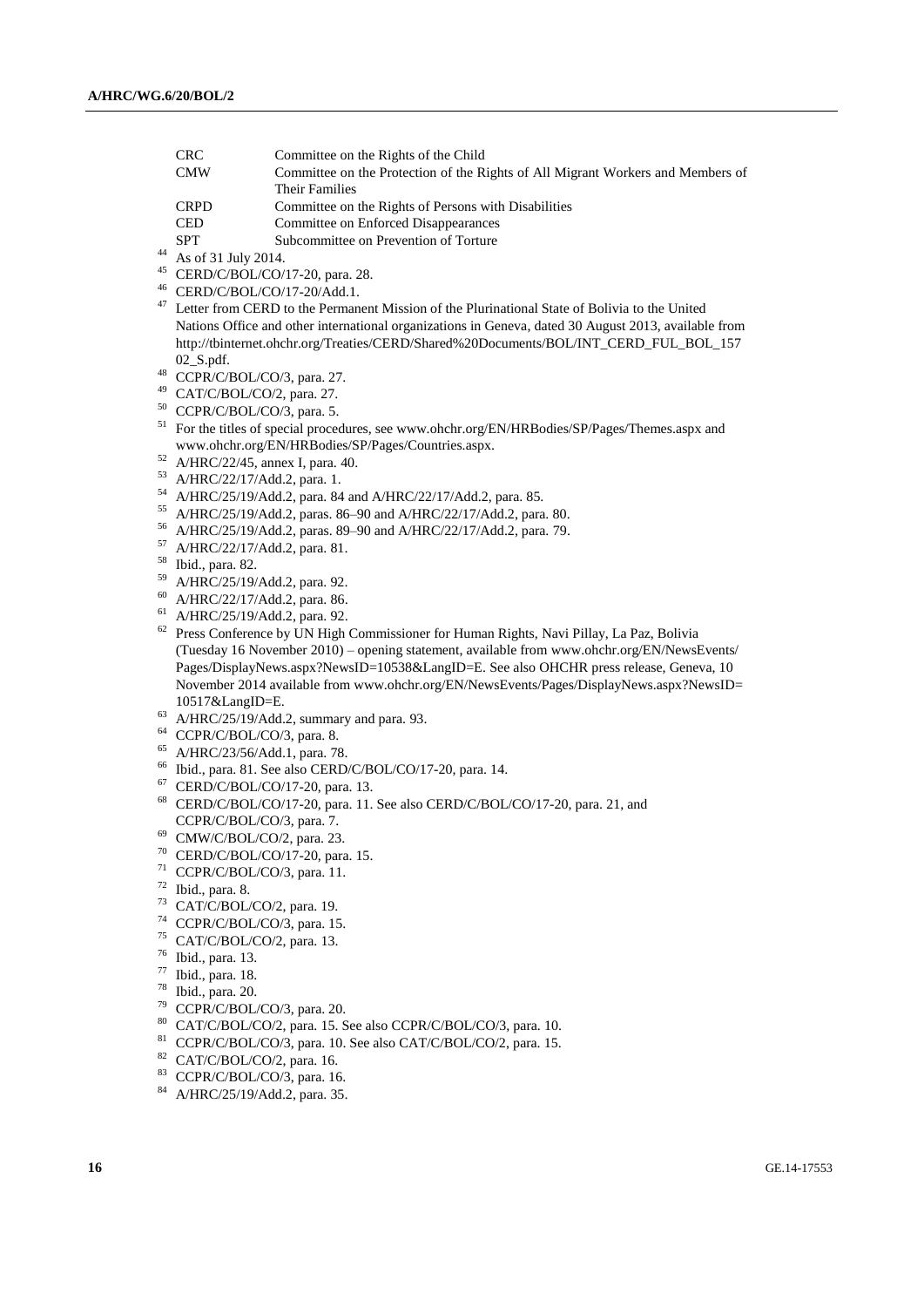- CMW/C/BOL/CO/2, paras. 44–45 (d).
- CCPR/C/BOL/CO/3, para. 17.
- UNHCR submission for UPR of Bolivia, pp. 6–7.
- CCPR/C/BOL/CO/3, para. 23.
- CERD/C/BOL/CO/17-20, para. 18.
- Ibid., para. 18. See also CCPR/C/BOL/CO/3, para. 18.
- CAT/C/BOL/CO/2, para. 24.
- CCPR/C/BOL/CO/3, para. 22. See also CMW/C/BOL/CO/2, para. 24.
- CMW/C/BOL/CO/2, para. 24.
- CCPR/C/BOL/CO/3, para. 22. See also CMW/C/BOL/CO/2, para. 24.
- <sup>95</sup> Press Conference by UN High Commissioner for Human Rights, Navi Pillay, La Paz, Bolivia (Tuesday 16 November 2010) (see footnote 62).
- <sup>96</sup> Submission from the United Nations country team in Bolivia, pp. 5–6. See also A/HRC/25/19/Add.2, paras. 45–57.
- Ibid., para. 93 (j).
- CERD/C/BOL/CO/17-20, para. 22.
- A/HRC/25/19/Add.2, para. 93 (f).
- <sup>100</sup> CCPR/C/BOL/CO/3, para. 7.
- A/HRC/23/56/Add.1, para. 95.
- Ibid., para. 95.
- CMW/C/BOL/CO/2, para. 25.
- CAT/C/BOL/CO/2, para. 9.
- CCPR/C/BOL/CO/3, para. 19.
- CAT/C/BOL/CO/2, para. 10.
- Ibid., para. 11. See also CCPR/C/BOL/CO/3, para. 13.
- CCPR/C/BOL/CO/3, para. 13.
- CAT/C/BOL/CO/2, para. 12. See also CCPR/C/BOL/CO/3, para. 13.
- A/HRC/23/56/Add.1, para. 88.
- <sup>111</sup> CERD/C/BOL/CO/17-20, para. 22. See also CCPR/C/BOL/CO/3, para. 22.
- CCPR/C/BOL/CO/3, para. 22.
- CERD/C/BOL/CO/17-20, para. 17. See also CERD/C/BOL/CO/17-20/Add.1, paras. 14–25.
- CCPR/C/BOL/CO/3, para. 14.
- CAT/C/BOL/CO/2, para. 13. See also CCPR/C/BOL/CO/3, para. 12.
- CCPR/C/BOL/CO/3, para. 12 (a) y (b). See also CAT/C/BOL/CO/2, para. 13.
- CAT/C/BOL/CO/2, para. 14. See also CCPR/C/BOL/CO/3, para. 12.
- CCPR/C/BOL/CO/3, para. 12 (c) and (d).
- Submission from the United Nations country team in Bolivia, p. 3.
- CCPR/C/BOL/CO/3, para. 21.
- <sup>121</sup> UNESCO submission for UPR of Bolivia, paras. 30–31.
- CCPR/C/BOL/CO/3, para. 24.
- CERD/C/BOL/CO/17-20, para. 19.
- CCPR/C/BOL/CO/3, para. 24.
- A/HRC/25/19/Add.2, para. 93 (k).
- CMW/C/BOL/CO/2, para. 37.
- A/HRC/23/56/Add.1, para. 85.
- Ibid., para. 91.
- <sup>129</sup> CERD/C/BOL/CO/17-20, paras. 13-14. See also CCPR/C/BOL/CO/3, para. 8.
- <sup>130</sup> CCPR/C/BOL/CO/3, para. 8. See also CERD/C/BOL/CO/17-20, para. 13.
- CMW/C/BOL/CO/2, para. 35.
- CCPR/C/BOL/CO/3, para. 9. See also CAT/C/BOL/CO/2, para. 23.
- CAT/C/BOL/CO/2, para. 23.
- A/HRC/25/74, p. 91.
- <sup>135</sup> CCPR/C/BOL/CO/3, para. 9.
- <sup>136</sup> UNESCO submission for UPR of Bolivia, paras. 28–29.
- A/HRC/23/56/Add.1, para. 105.
- CCPR/C/BOL/CO/3, para. 18.